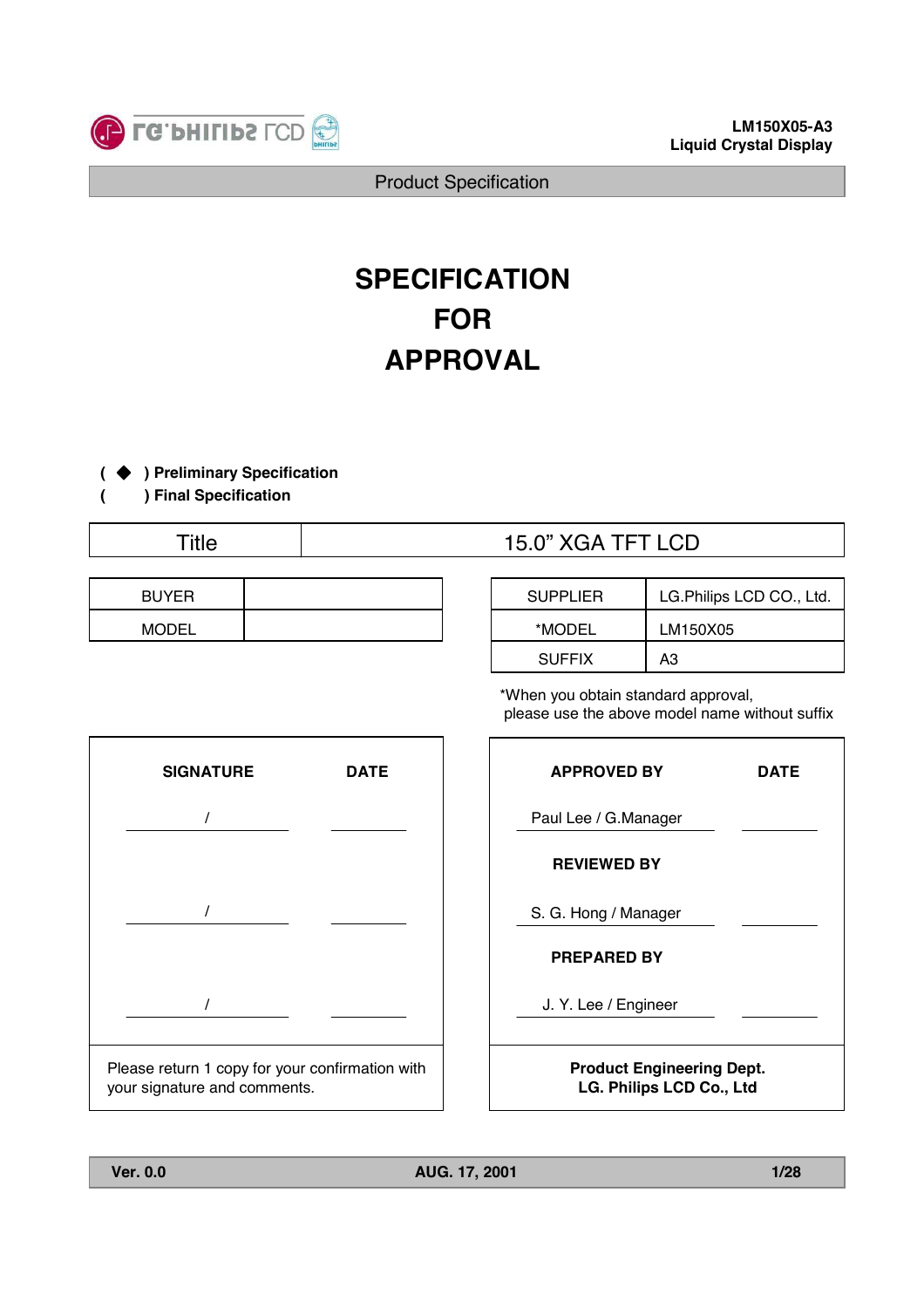

| NO.            | <b>ITEM</b><br>Page                |    |  |  |  |
|----------------|------------------------------------|----|--|--|--|
|                | <b>COVER</b>                       | 1  |  |  |  |
|                | <b>CONTENTS</b>                    | 2  |  |  |  |
| ٠              | <b>RECORD OF REVISIONS</b>         |    |  |  |  |
| 1              | <b>GENERAL DESCRIPTION</b>         | 4  |  |  |  |
| $\overline{2}$ | ABSOLUTE MAXIMUM RATINGS           | 5  |  |  |  |
| 3              | ELECTRICAL SPECIFICATIONS          | 6  |  |  |  |
| $3 - 1$        | ELECTRICAL CHARACTREISTICS         | 6  |  |  |  |
| $3 - 2$        | <b>INTERFACE CONNECTIONS</b>       | 8  |  |  |  |
| $3-3$          | SIGNAL TIMING SPECIFICATIONS       | 11 |  |  |  |
| $3 - 4$        | SIGNAL TIMING WAVEFORMS            | 13 |  |  |  |
| $3 - 5$        | <b>COLOR INPUT DATA REFERENECE</b> | 14 |  |  |  |
| $3-6$          | POWER SEQUENCE                     | 15 |  |  |  |
| $3 - 7$        | POWER DIP CONDITION                | 16 |  |  |  |
| 4              | OPTICAL SPECIFICATIONS             | 17 |  |  |  |
| 5              | MECHANICAL CHARACTERISTICS         | 21 |  |  |  |
| 6              | <b>RELIABILITY</b>                 | 24 |  |  |  |
| $\overline{7}$ | <b>INTERNATIONAL STANDARDS</b>     | 25 |  |  |  |
| $7 - 1$        | <b>SAFETY</b>                      | 25 |  |  |  |
| $7 - 2$        | <b>EMC</b>                         | 25 |  |  |  |
| 8              | <b>PACKING</b>                     | 26 |  |  |  |
| $8 - 1$        | DESIGNATION OF LOT MARK            | 26 |  |  |  |
| $8 - 2$        | <b>PACKING FORM</b>                | 26 |  |  |  |
| 9              | <b>PRECAUTIONS</b>                 | 27 |  |  |  |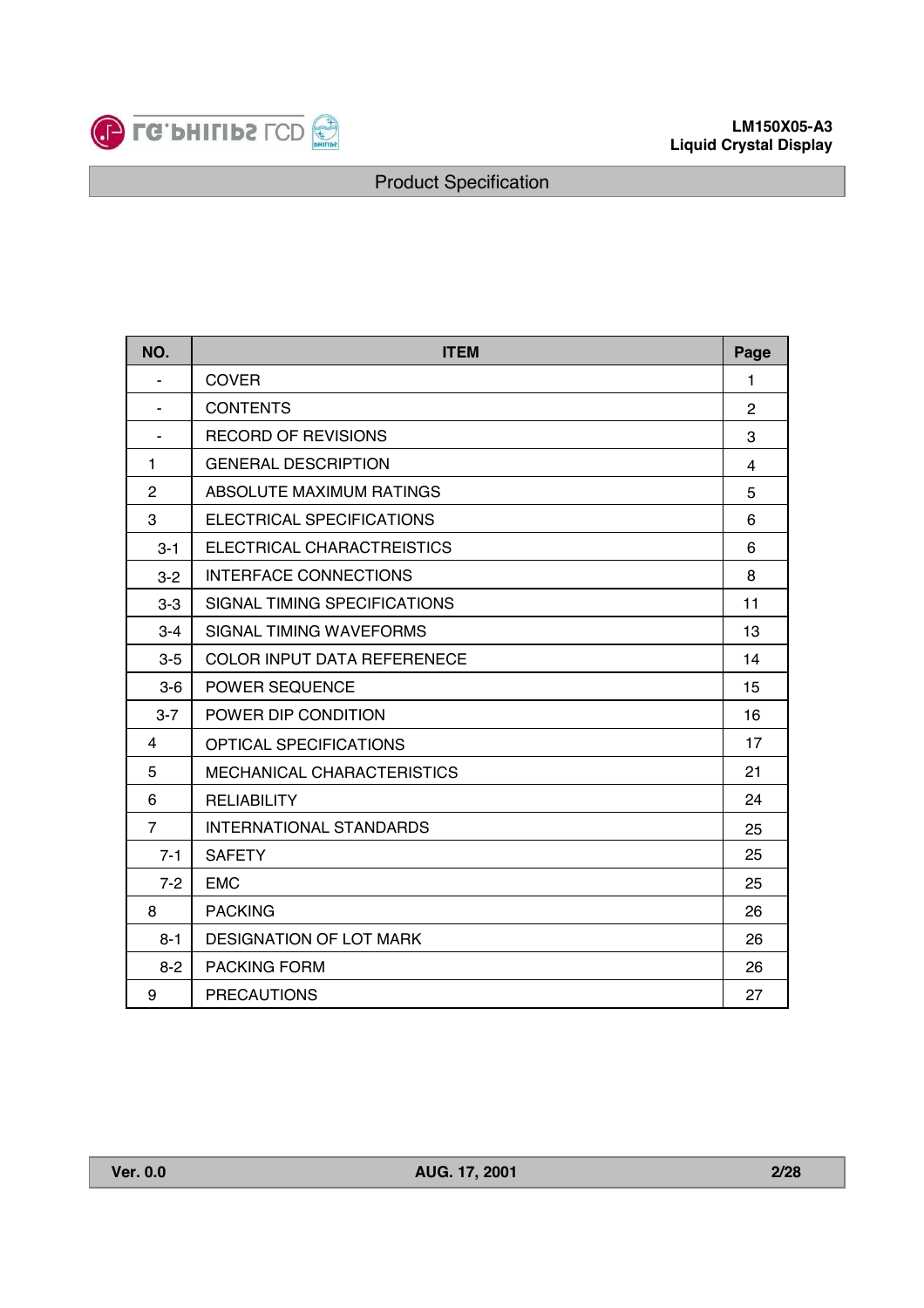

# **RECORDS OF REVISIONS**

| <b>Revision No</b> | <b>Date</b>   | Page           | <b>DESCRIPTION</b> |
|--------------------|---------------|----------------|--------------------|
| $0.0\,$            | AUG. 17, 2001 | $\blacksquare$ | <b>First Draft</b> |
|                    |               |                |                    |
|                    |               |                |                    |
|                    |               |                |                    |
|                    |               |                |                    |
|                    |               |                |                    |
|                    |               |                |                    |
|                    |               |                |                    |
|                    |               |                |                    |
|                    |               |                |                    |
|                    |               |                |                    |
|                    |               |                |                    |
|                    |               |                |                    |
|                    |               |                |                    |
|                    |               |                |                    |
|                    |               |                |                    |
|                    |               |                |                    |
|                    |               |                |                    |
|                    |               |                |                    |
|                    |               |                |                    |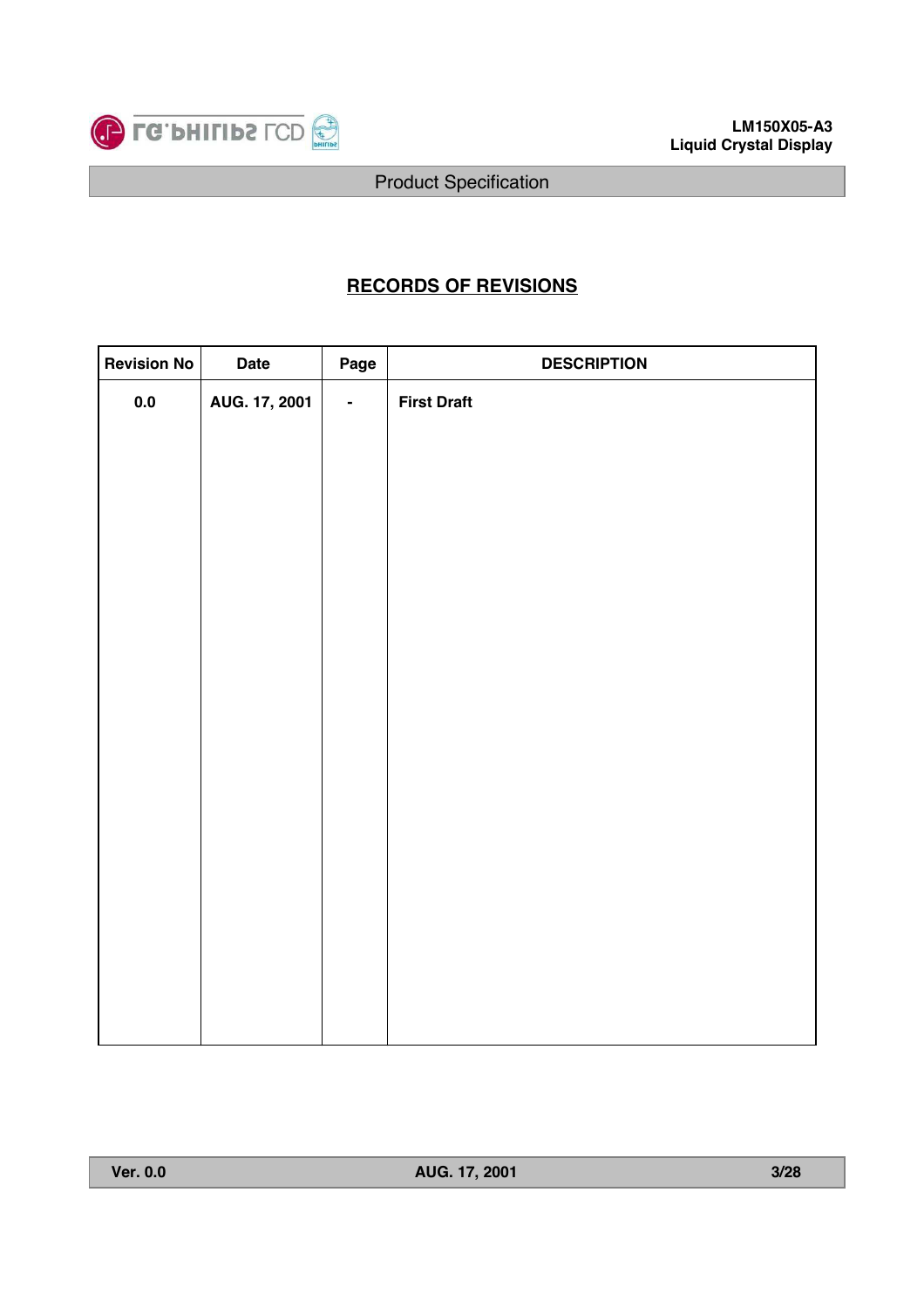

### **1. General Description**

The LM150X05-A3 is a Color Active Matrix Liquid Crystal Display with an integral Cold Cathode Fluorescent Lamp(CCFL) backlight system. The matrix employs a-Si Thin Film Transistor as the active element. It is a transmissive type display operating in the normally white mode. This TFT-LCD has a 15.0 inches diagonally measured active display area with XGA resolution(768 vertical by 1024 horizontal pixel array). Each pixel is divided into Red, Green and Blue sub-pixels or dots which are arranged in vertical stripes. Gray scale or the brightness of the sub-pixel color is determined with a 6-bit gray scale signal for each dot, thus, presenting a palette of more than 262,144 colors.

The LM150X05-A3 has been designed to apply the 2-port TTL (2-pixel 1-clock) interface method.

The LM150X05-A3 LCD is intended to support applications where high brightness, wide viewing angle, high color saturation, and high color depth are very important. In combination with the vertical arrangement of the sub-pixels, the LM150X05-A3 characteristics provide an excellent flat panel display for office automation products such as monitors.



#### **[ figure 1 ] Block diagram**

#### **General Features**

| <b>Ver. 0.0</b>          | AUG. 17. 2001                                                   | 4/28 |
|--------------------------|-----------------------------------------------------------------|------|
| Surface treatments       | Hard coating(3H)<br>Anti-glare treatment of the front polarizer |      |
| Display operating mode   | Transmissive mode, normally white                               |      |
| Weight                   | 1050g (Typ)                                                     |      |
| <b>Power Consumption</b> | Total 9.0 Watt(Typ.)                                            |      |
| Luminance, white         | 200 $cd/m^2$ (Typ.)                                             |      |
| Color depth              | 6-bit, 262,144 colors                                           |      |
| Pixel format             | 1024 horiz. By 768 vert. Pixels RGB stripes arrangement         |      |
| Pixel Pitch              | $0.297$ mm x $0.297$ mm                                         |      |
| <b>Outline Dimension</b> | $331.3(H) \times 257.9(V) \times 11.0(D)$ mm (Typ)              |      |
| Active screen size       | 15.0 inches (304.1 x 228.1) diagonal                            |      |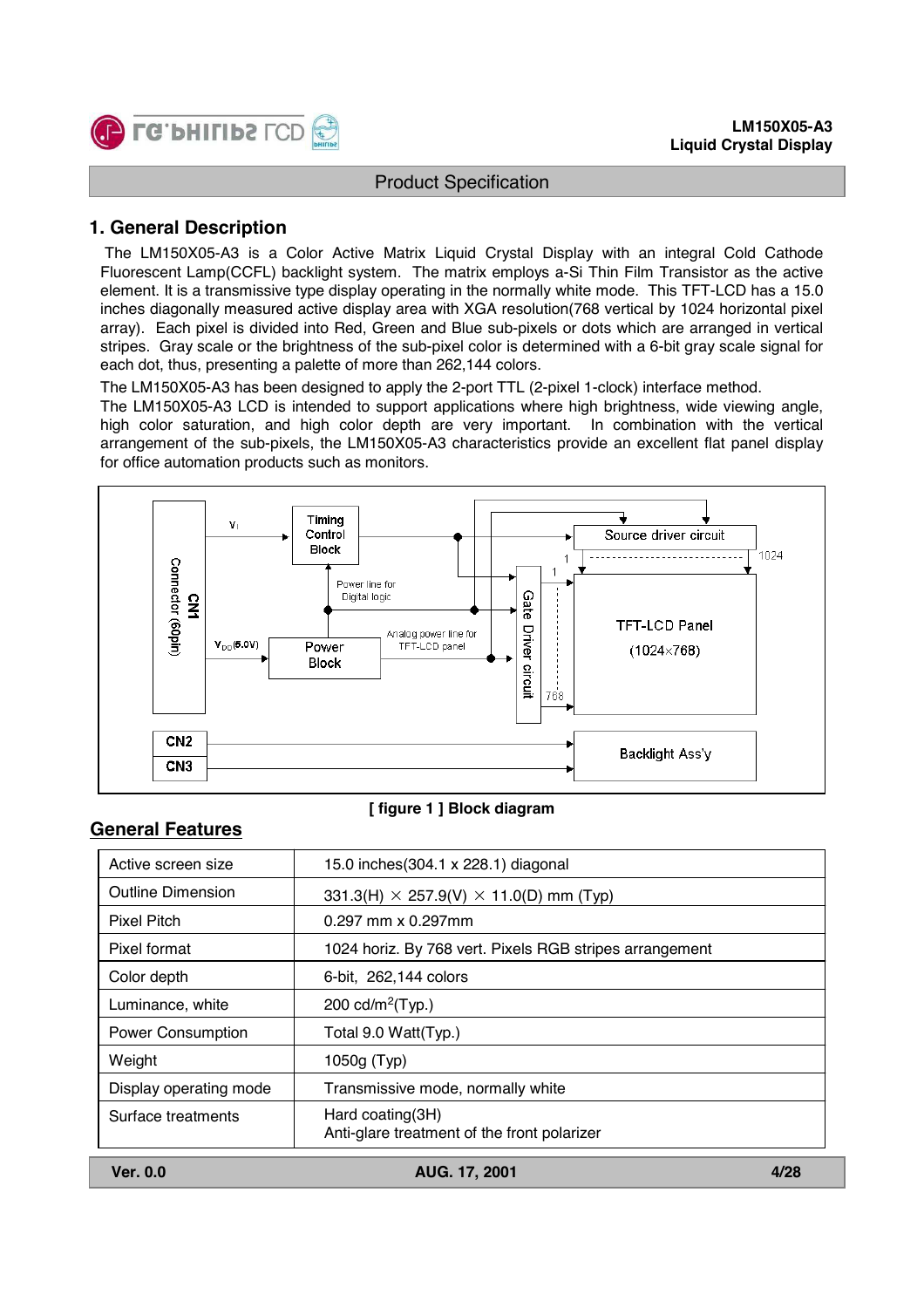

# **2. Absolute Maximum Ratings**

The following are maximum values which, if exceeded, may cause operation or damage to the unit.

| <b>Parameter</b>                  | symbol                     |        | <b>Values</b> | <b>Units</b> | <b>Notes</b>            |  |
|-----------------------------------|----------------------------|--------|---------------|--------------|-------------------------|--|
|                                   |                            | Min.   | Max.          |              |                         |  |
| Power Input Voltage               | $V_{DD}$                   | $-0.3$ | 5.5           | Vdc          | At $25 \pm 2^{\circ}$ C |  |
| Signal Input Voltage              |                            | $-0.3$ | 3.6           |              |                         |  |
| <b>Operating Temperature</b>      | l op                       | 0      | 50            | $^{\circ}$ C |                         |  |
| Storage Temperature               | $\mathsf{T}_{\texttt{ST}}$ | $-20$  | 60            | $^{\circ}$ C |                         |  |
| <b>Operating Ambient Humidity</b> | $H_{OP}$                   | 10     | 90            | %RH          |                         |  |
| <b>Storage Humidity</b>           | $H_{ST}$                   | 10     | 90            | %RH          |                         |  |

### **Table 1. ABSOLUTE MAXIMUM RATINGS**

Note : 1. Temperature and relative humidity range are shown in the [ figure 2 ] Wet bulb temperature should be 40 °C Max, and no condensation of water.



#### **[ figure 2 ] Temperature and relative humidity**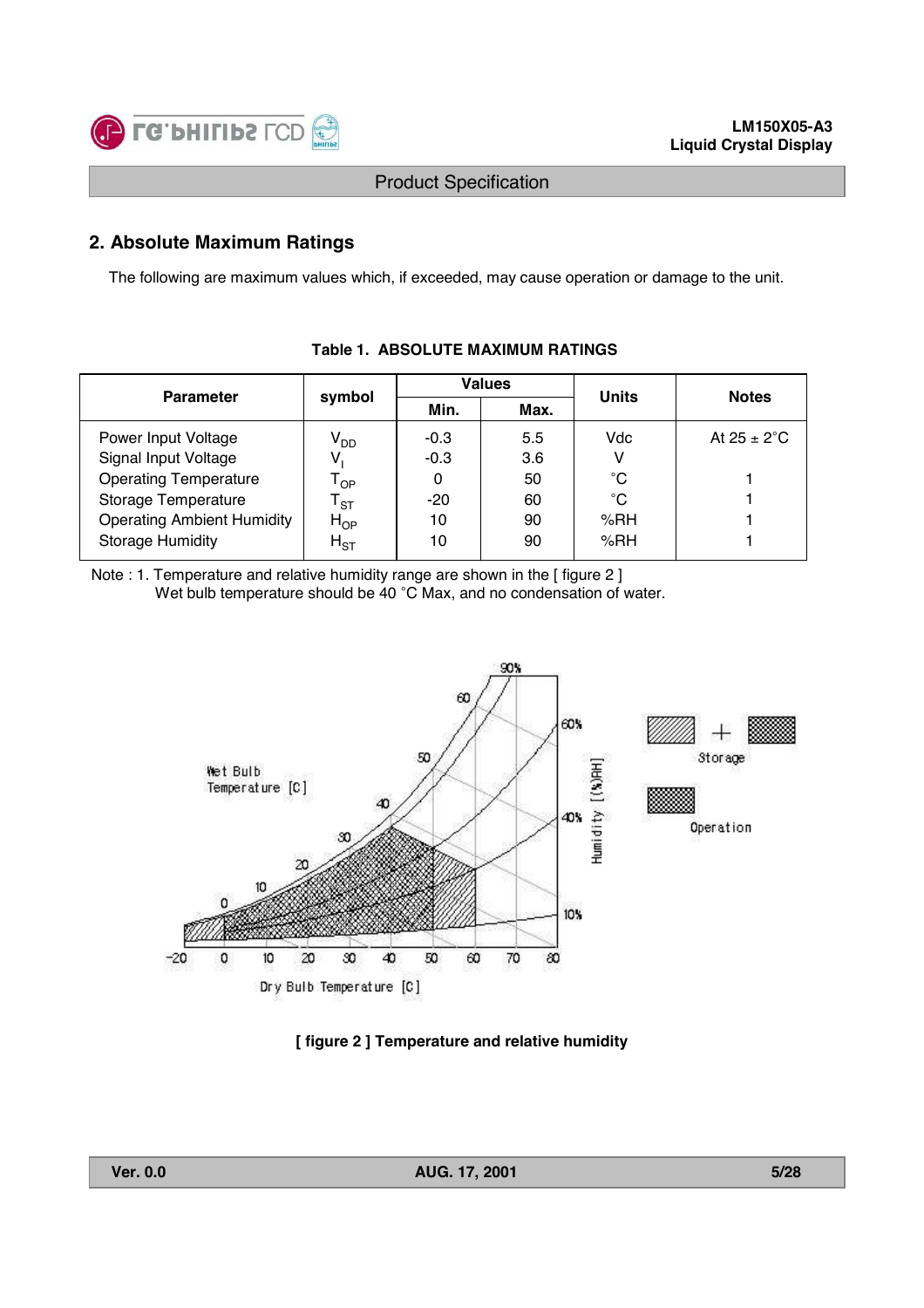

### **3. Electrical Specifications**

### **3-1. Electrical Characteristics**

The LM150X05-A3 requires two power inputs. One is employed to power the LCD electronics and to drive the TFT array and liquid crystal. Another which powers the CCFL, is typically generated by an inverter. The inverter is an external unit to the LCD.

| <b>Parameter</b>                    |                         |        | <b>Values</b> | <b>Units</b> | <b>Notes</b>   |   |  |
|-------------------------------------|-------------------------|--------|---------------|--------------|----------------|---|--|
|                                     | <b>Symbol</b>           | Min.   | Typ.          | Max.         |                |   |  |
| MODULE:                             |                         |        |               |              |                |   |  |
| Signal Input Voltage                | V,                      | 3.0    | 3.3           | 3.6          | v              |   |  |
| Power Supply Input Voltage          | $V_{DD}$                | 4.5    | 5.0           | 5.5          | v              |   |  |
| Permissive power input ripple       | $V_{RF}$                |        |               | 0.1          | $V_{PP}$       |   |  |
| Power Supply Input Current          | l <sub>DD</sub>         |        | 0.26          | 0.55         | A              | 1 |  |
| <b>Power Consumption</b>            | $P_C$                   |        | 1.3           | 3.1          | Watts          |   |  |
| <b>Rush Current</b>                 | <sup>I</sup> RUSH       |        | 1.0           | 2.0          | A              | 2 |  |
| LAMP:                               |                         |        |               |              |                |   |  |
| <b>Operating Voltage</b>            | $V_{BL}$                | 460    | 480           | 590          | $V_{RMS}$      | 3 |  |
| <b>Operating Current</b>            | $I_{BL}$                | 3.0    | 8.0           | 9.0          | mA             |   |  |
| <b>Established Starting Voltage</b> | $V_{BS}$                |        |               |              |                | 4 |  |
| at 25 $°C$                          |                         |        |               | 850          | $\rm V_{RMS}$  |   |  |
| at $0^{\circ}$ C                    |                         |        |               | 1100         | $V_{RMS}$      |   |  |
| <b>Operating Frequency</b>          | $^{\mathfrak c}$ BL.    | 45     | 60            | 80           | <b>kHz</b>     | 5 |  |
| <b>Discharge Stabilization Time</b> | $\mathsf{T}_\mathsf{S}$ |        |               | 3            | <b>Minutes</b> | 6 |  |
| <b>Power Consumption</b>            | $P_{BL}$                |        | 7.7           | 8.5          | Watts          | 7 |  |
| Life Time                           |                         | 30,000 |               |              | <b>Hrs</b>     | 8 |  |

#### **Table 2. ELECTRICAL CHARACTERISTICS**

- **Note.** The design of the inverter must have specifications for the lamp in LCD Assembly. The performance of the Lamp in LCM, for example life time or brightness, is extremely influenced by the characteristics of the DC-AC Inverter. So all the parameters of an inverter should be carefully designed so as not to produce too much leakage current from high-voltage output of the inverter. When you design or order the inverter, please make sure unwanted lighting caused by the mismatch of the lamp and the inverter(no lighting,flicker,etc) never occurs.When you confirm it,the LCD Assembly should be operated in the same condition as installed in your instrument.
- **Note.** Do not attach a conducting tape to lamp connecting wire.. If the lamp wire attach to conducting tape, TFT-LCD Module have a low luminance and the inverter has abnormal action because leakage current occurs between lamp wire and conducting tape.
	- 1. The specified current and power consumption are under the  $V_{DD}=5.0V$ , 25°C, f<sub>V</sub>(frame frequency) =60Hz condition whereas mosaic(black & white) pattern shown in the [ figure 3 ] is displayed.
	- 2. The duration of rush current is about 20ms.
	- 3. The variance of the voltage is  $\pm$  10%.
	- 4. The voltage above  $V_{BS}$  should be applied to the lamps for more than 1 second for start-up. Otherwise,the lamps may not be turned on.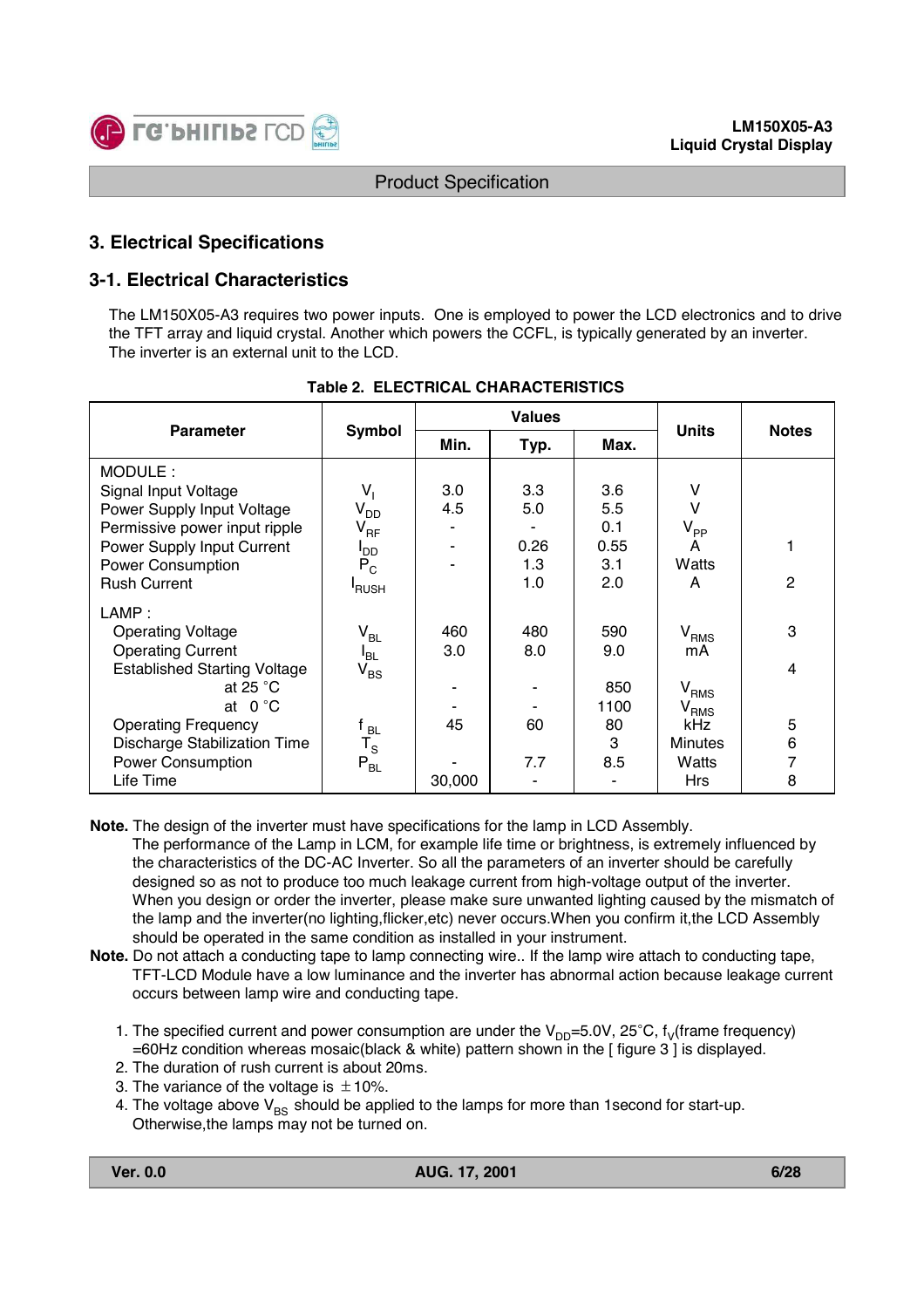

- 5. The output of the inverter must have symmetrical(negative and positive) voltage waveform and symmetrical current waveform.(Unsymmetrical ratio is less than 10%) Please do not use the inverter which has unsymmetrical voltage and unsymmetrical current and spike wave. Lamp frequency may produce interference with horizontal synchronous frequency and as a result this may cause beat on the display.Therefore lamp frequency shall be as away as possible from the
- horizontal synchronous frequency and from its harmonics in order to prevent interference.
- 6. Let's define the brightness of the lamp after being lighted for 5 minutes as 100%.  $T<sub>s</sub>$  is the time required for the brightness of the center of the lamp to be not less than 95%. The used lamp current is the lamp typical current.
- 7. The lamp power consumption shown above does not include loss of external inverter. The used lamp current is the lamp typical current.
- 8. The life time is determined as the time at which brightness of lamp is 50% compared to that of initial value at the typical lamp current on condition of continuous operating at  $25 \pm 2^{\circ}$ .



**[ figure 3 ] mosaic pattern for Power Consumption measurement**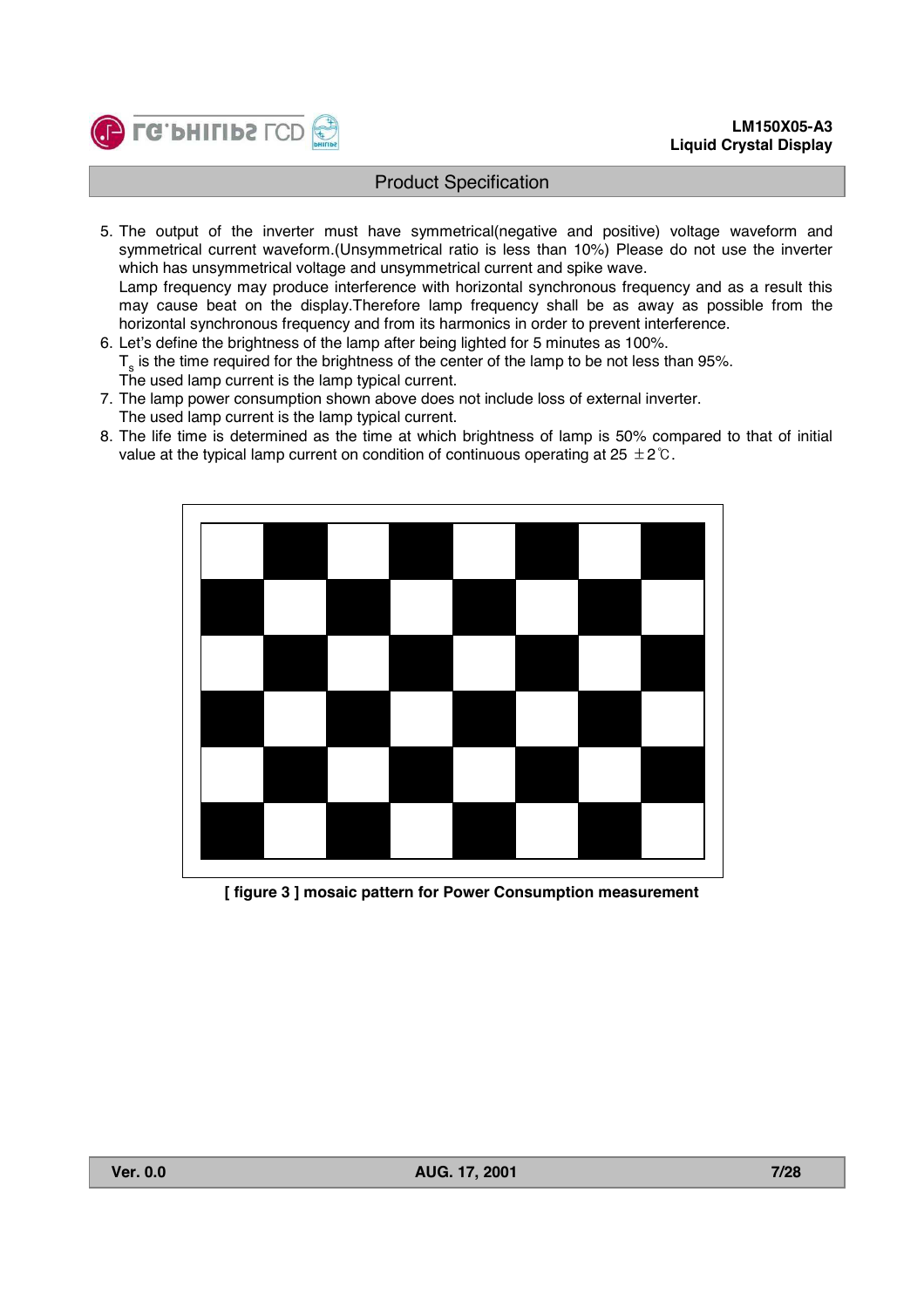

# **3-2. Interface Connections**

This LCM has three interface connections, a 60 pin connector is used for the module electronics and, two three pin connectors are used for the integral back light system.

The interface pin configuration for the connector is shown in the table below.

LCD Connector : FX8-60S-SV(Hirose Electric Co.,Ltd.)

Mating Connector : FX8-60P-SV or FX8-60P-SV-1(Hirose Electric Co.,Ltd.)

| <b>Table 3. MODULE CONNECTOR PIN CONFIGURATION</b> |
|----------------------------------------------------|
|----------------------------------------------------|

| Pin              | <b>Symbol</b>   | <b>Description</b>            | <b>Notes</b>      |
|------------------|-----------------|-------------------------------|-------------------|
| 1                | <b>GND</b>      | <b>GND</b>                    |                   |
| $\boldsymbol{2}$ | RB <sub>0</sub> | RED even data signal(LSB)     | Even data means   |
| 3                | RB1             | RED even data signal          | second pixel data |
| 4                | R <sub>B2</sub> | RED even data signal          |                   |
| 5                | RB <sub>3</sub> | RED even data signal          |                   |
| 6                | RB4             | RED even data signal          |                   |
| $\overline{7}$   | RB <sub>5</sub> | RED even data signal(MSB)     |                   |
| 8                | <b>GND</b>      | <b>GND</b>                    |                   |
| 9                | GB <sub>0</sub> | GREEN even data signal(LSB)   |                   |
| 10               | GB1             | GREEN even data signal        |                   |
| 11               | GB <sub>2</sub> | GREEN even data signal        |                   |
| 12               | GB <sub>3</sub> | GREEN even data signal        |                   |
| 13               | GB4             | <b>GREEN</b> even data signal |                   |
| 14               | GB <sub>5</sub> | GREEN even data signal(MSB)   |                   |
| 15               | <b>GND</b>      | <b>GND</b>                    |                   |
| 16               | BB <sub>0</sub> | BLUE even data signal(LSB)    |                   |
| 17               | BB <sub>1</sub> | BLUE even data signal         |                   |
| 18               | BB <sub>2</sub> | BLUE even data signal         |                   |
| 19               | BB <sub>3</sub> | BLUE even data signal         |                   |
| 20               | BB4             | BLUE even data signal         |                   |
| 21               | BB <sub>5</sub> | BLUE even data signal(MSB)    |                   |
| 22               | <b>GND</b>      | <b>GND</b>                    |                   |
| 23               | RA0             | RED odd data signal(LSB)      | Odd data means    |
| 24               | RA1             | RED odd data signal           | first pixel data  |
| 25               | RA <sub>2</sub> | RED odd data signal           |                   |
| 26               | RA3             | RED odd data signal           |                   |
| 27               | RA4             | RED odd data signal           |                   |
| 28               | RA <sub>5</sub> | RED odd data signal(MSB)      |                   |
| 29               | <b>GND</b>      | <b>GND</b>                    |                   |
| 30               | GA <sub>0</sub> | GREEN odd data signal(LSB)    |                   |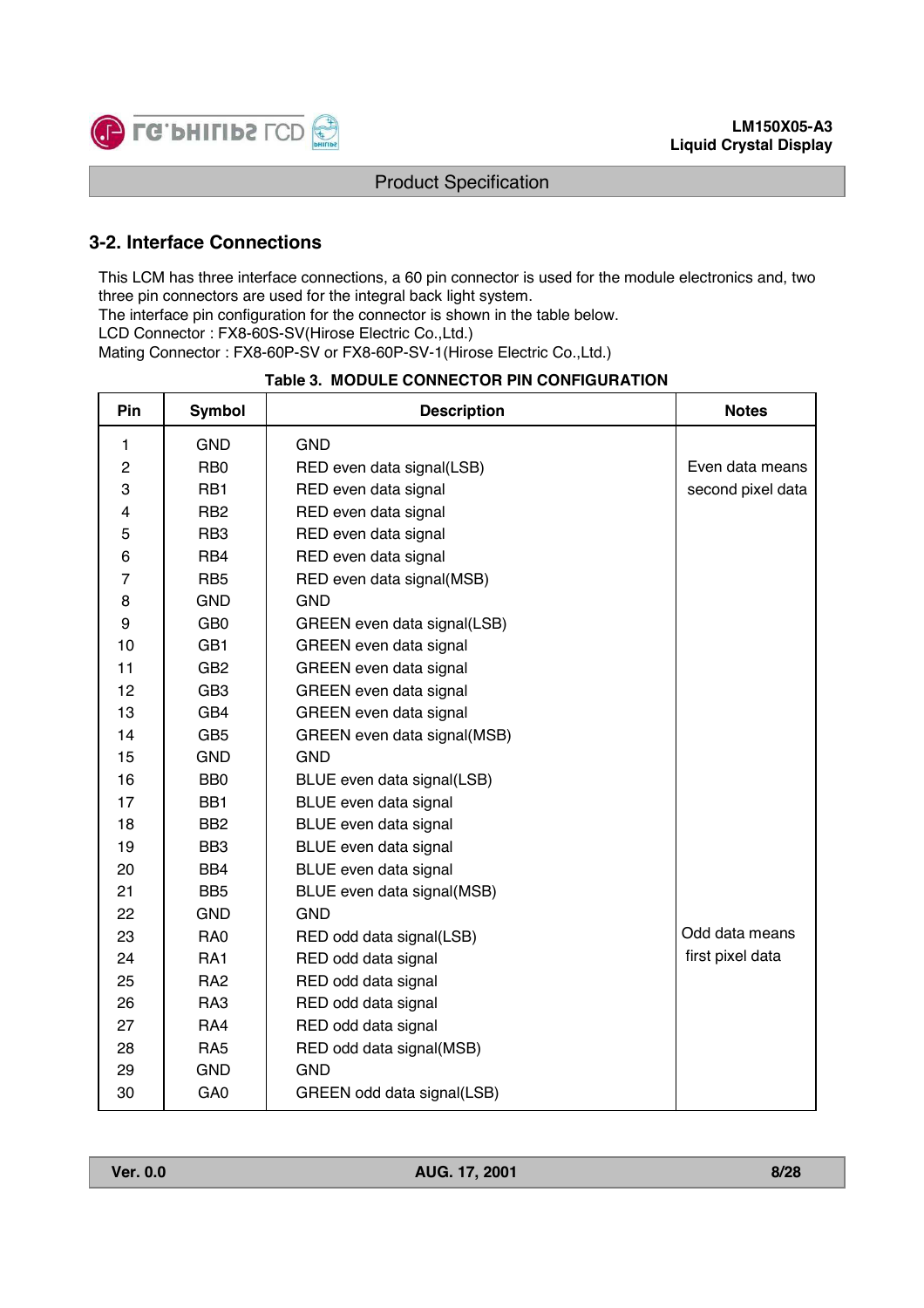

| Pin | <b>Symbol</b>   | <b>Description</b>                                        | <b>Notes</b> |
|-----|-----------------|-----------------------------------------------------------|--------------|
| 31  | GA <sub>1</sub> | GREEN odd data signal                                     |              |
| 32  | GA <sub>2</sub> | GREEN odd data signal                                     |              |
| 33  | GA <sub>3</sub> | GREEN odd data signal                                     |              |
| 34  | GA4             | GREEN odd data signal                                     |              |
| 35  | GA <sub>5</sub> | GREEN odd data signal(MSB)                                |              |
| 36  | <b>GND</b>      | <b>GND</b>                                                |              |
| 37  | BA <sub>0</sub> | BLUE odd data signal(LSB)                                 |              |
| 38  | BA <sub>1</sub> | BLUE odd data signal                                      |              |
| 39  | BA <sub>2</sub> | BLUE odd data signal                                      |              |
| 40  | BA <sub>3</sub> | BLUE odd data signal                                      |              |
| 41  | BA4             | BLUE odd data signal                                      |              |
| 42  | BA <sub>5</sub> | BLUE odd data signal(MSB)                                 |              |
| 43  | <b>GND</b>      | <b>GND</b>                                                |              |
| 44  | <b>GND</b>      | <b>GND</b>                                                |              |
| 45  | <b>GND</b>      | <b>GND</b>                                                |              |
| 46  | Vsync           | Vertical synchronous signal                               |              |
| 47  | Hsync           | Horizontal synchronous signal                             |              |
| 48  | <b>ENAB</b>     | Data enable signal(signal to settle the display position) |              |
| 49  | <b>GND</b>      | <b>GND</b>                                                |              |
| 50  | <b>GND</b>      | <b>GND</b>                                                |              |
| 51  | <b>CKB</b>      | Clock B signal for sampling even data signal              |              |
| 52  | <b>CKA</b>      | Clock A signal for sampling odd data signal               |              |
| 53  | <b>GND</b>      | <b>GND</b>                                                |              |
| 54  | <b>GND</b>      | <b>GND</b>                                                |              |
| 55  | <b>GND</b>      | <b>GND</b>                                                |              |
| 56  | <b>MODE</b>     | Timing signal select                                      | 1            |
| 57  | <b>Vcc</b>      | +5V power supply                                          |              |
| 58  | Vcc             | +5V power supply                                          |              |
| 59  | Vcc             | +5V power supply                                          |              |
| 60  | Vcc             | +5V power supply                                          |              |

Notes: 1. MODE is set "Low" in LCD Module, if this pin is "OPEN" or "Low" then data latch is at Falling edge trigger, "High" then Rising edge trigger.



**[ figure 4 ] MODE signal circuit in LCD Module**

**Ver. 0.0 AUG. 17, 2001 9/28**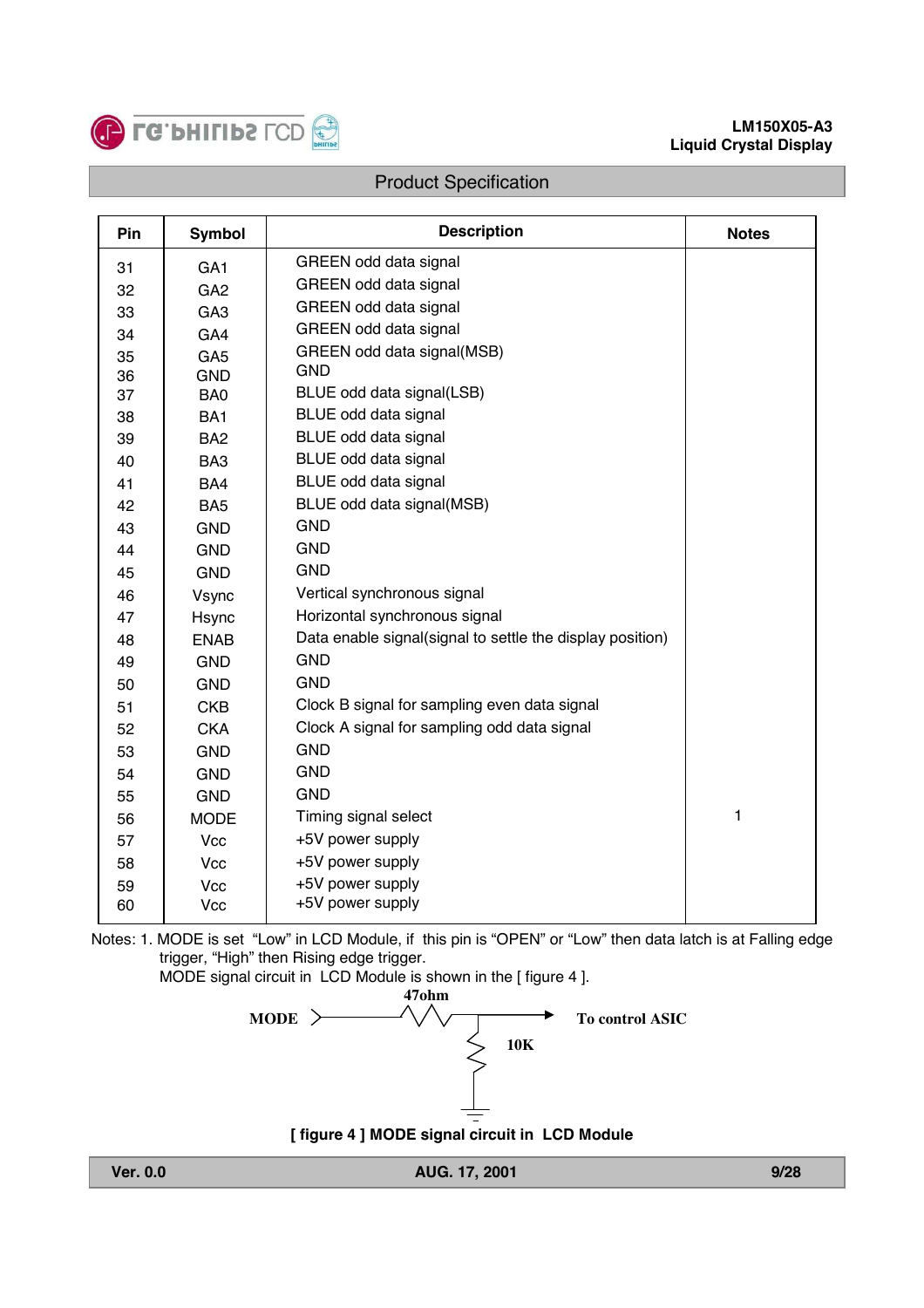

#### **LM150X05-A3 Liquid Crystal Display**

### Product Specification

Note 2. Correspondence between input data and screen image. Display data of 2-pixels are latched by 1-cycle of DCLK.

| RO | (1,1)<br>GO | B <sub>0</sub> | (2,1)<br><b>RE</b><br>GE | <b>BE</b> |       | Odd data refers to First pixel data.<br>Even data refers to Second pixel data. |          |
|----|-------------|----------------|--------------------------|-----------|-------|--------------------------------------------------------------------------------|----------|
|    |             |                |                          |           |       | Pixel assignment of LCD active area                                            |          |
|    |             |                | 1,1                      | 2,1       | 3,1   |                                                                                | 1024,1   |
|    |             |                | 1,2                      | 2,2       | 3,2   |                                                                                | 1024,2   |
|    |             |                | 1,3                      | 2,3       | 3,3   |                                                                                | 1024,3   |
|    |             |                |                          |           |       |                                                                                |          |
|    |             |                | 1,768                    | 2,768     | 3,768 |                                                                                | 1024,768 |

#### **[ figure 5 ] Pixel assignment**

- 3. All GND(ground) pins should be connected together and to Vss which should also be connected to the LCD's metal frame.
- 4. All V<sub>DD</sub>(power input) pins should be connected together.



**[ figure 6 ] User connector view**

**Ver. 0.0 AUG. 17, 2001 10/28**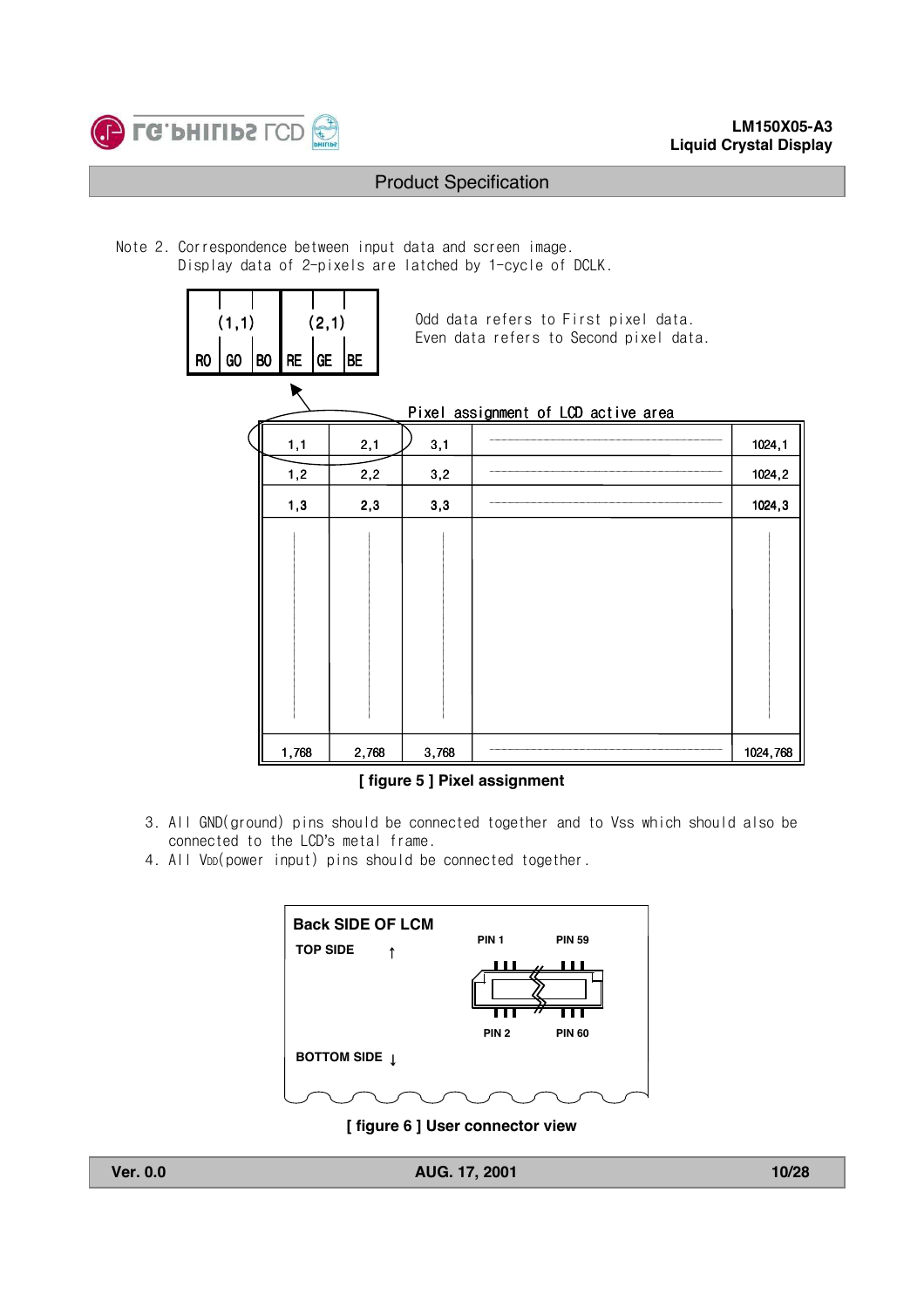

The backlight interface connector is a model BHR-03VS-1, manufactured by JST. The mating connector part number is SM02(8.0)B-BHS-1-TB or equivalent.

The pin configuration for the connector is shown in the table below.

### **Table 4. BACKLIGHT CONNECTOR PIN CONFIGURATION**

| <b>Pin</b> | <b>Symbol</b> | <b>Description</b>                           | <b>Notes</b> |
|------------|---------------|----------------------------------------------|--------------|
|            | HV            | Power supply for lamp<br>(High voltage side) |              |
| 2          | <b>NC</b>     | No Connect                                   |              |
| 3          | LV            | Power supply for lamp<br>(Low voltage side)  |              |

Notes : 1. The high voltage side terminal is colored pink.



**[ figure 7 ] Backlight connector view**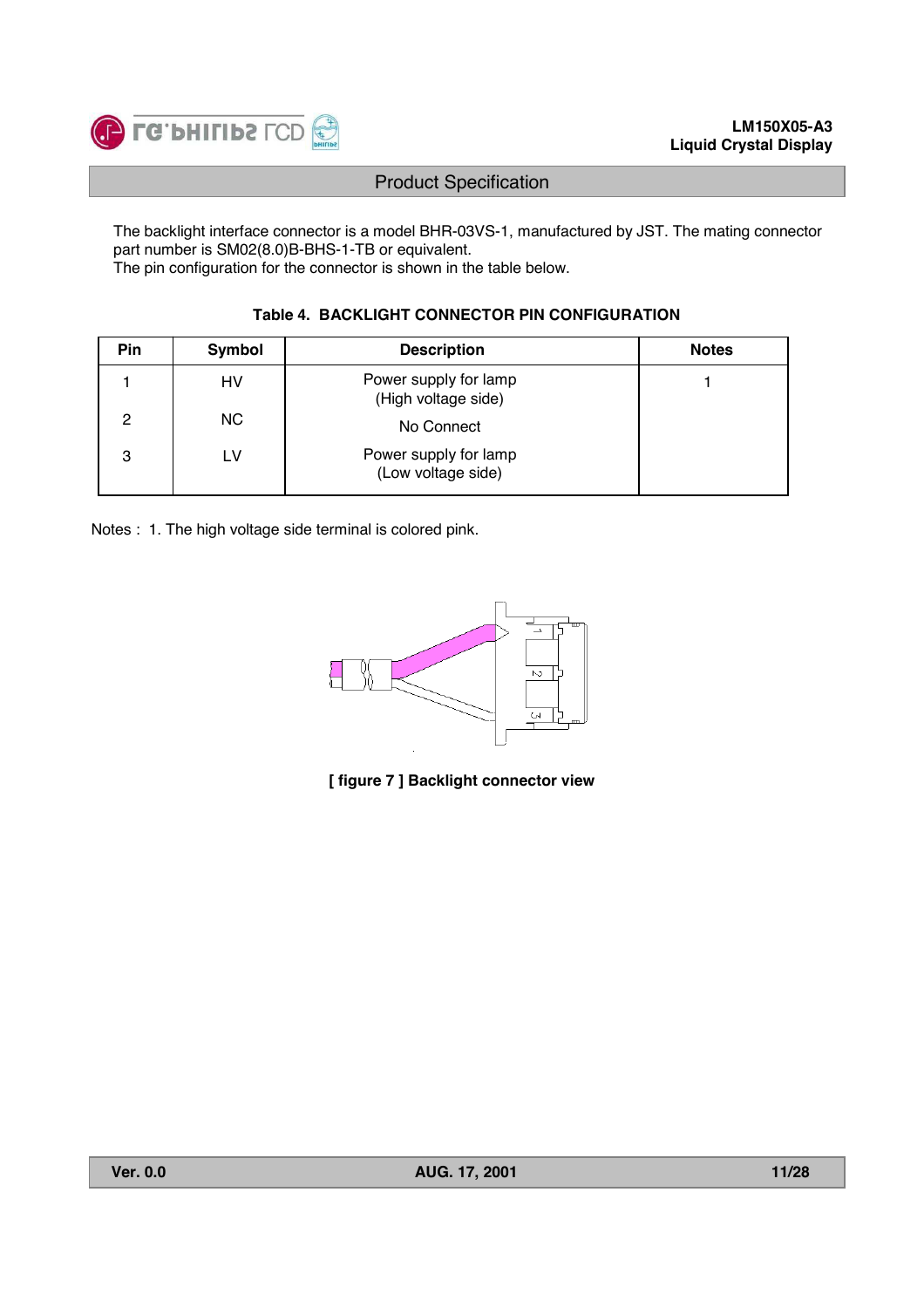

# **3-3. Signal Timing Specifications**

This is the signal timing required at the input of the User connector. All of the interface signal timing should be satisfied with the following specifications for it's proper operation.

|                  | <b>ITEM</b>                   |                                                 | <b>MIN</b>     | TYP.                     | MAX.                         | <b>UNIT</b> | <b>NOTES</b>                                      |
|------------------|-------------------------------|-------------------------------------------------|----------------|--------------------------|------------------------------|-------------|---------------------------------------------------|
|                  | Period                        | $t_{CLK}$                                       | 25             | 30.8                     | 40                           | ns          |                                                   |
| <b>Dclk</b>      | Frequency                     | $f_{CLK}$                                       | 25             | 32.5                     | 40                           | <b>MHz</b>  |                                                   |
| Hsync            | Period                        | $t_{HP}$                                        | 584            | 672                      | 680                          | $t_{CLK}$   |                                                   |
|                  | Width                         | $t_{WH}$                                        | 12             | 68                       | 120                          |             |                                                   |
|                  | Period                        | $t_{VP}$                                        | 780            | 806                      | 830                          | $t_{HP}$    |                                                   |
| Vsync            | Frequency                     | $f_V$                                           | 50             | 60                       | 75                           | Hz          |                                                   |
|                  | Width                         | $t_{\rm WV}$                                    | $\mathbf{1}$   | 6                        | 24                           | $t_{HP}$    |                                                   |
|                  | Horizontal Valid              | $t_{HV}$                                        | 512            | 512                      | 512                          |             |                                                   |
|                  | <b>Horizontal Back Porch</b>  | $\mathfrak{t}_{\mathsf{H}\mathsf{B}\mathsf{P}}$ | 12             | 12                       |                              | $t_{CLK}$   |                                                   |
|                  | <b>Horizontal Front Porch</b> | $t_{\scriptscriptstyle \sf HFP}$                | 24             | 80                       | $\overline{\phantom{0}}$     |             |                                                   |
|                  | Horizontal Blank              | $\blacksquare$                                  | 48             | 160                      | $t_{HP}$ - $t_{HV}$          |             | $t_{WH} + t_{HBP} + t_{HFP}$                      |
| <b>DE</b>        | <b>Vertical Valid</b>         | $t_{\rm VV}$                                    | 768            | 768                      | 768                          |             |                                                   |
| (Data<br>Enable) | <b>Vertical Back Porch</b>    | $\mathfrak{t}_{\mathsf{VBP}}$                   | $\overline{c}$ | 29                       |                              | $t_{HP}$    |                                                   |
|                  | <b>Vertical Front Porch</b>   | $t_{\rm VFP}$                                   | $\mathbf{1}$   | 3                        | $\qquad \qquad \blacksquare$ |             |                                                   |
|                  | <b>Vertical Blank</b>         | $\blacksquare$                                  | $\overline{4}$ | 38                       | $t_{VP}$ - $t_{VV}$          |             | $t_{\text{WV}} + t_{\text{VBP}} + t_{\text{VFP}}$ |
|                  | Set up time                   | $t_{SI}$                                        | 3              | $\overline{\phantom{a}}$ | $\blacksquare$               |             |                                                   |
|                  | Hold time                     | $t_{HI}$                                        | 3              | $\overline{\phantom{a}}$ | $\blacksquare$               | ns          | For Dclk                                          |
| Data             | Set up time                   | $t_{SD}$                                        | 3              | $\blacksquare$           | $\blacksquare$               |             |                                                   |
|                  | Hold time                     | $t_{HD}$                                        | 3              | ä,                       | ä,                           |             |                                                   |

| <b>Table 5. TIMING TABLE</b> |  |
|------------------------------|--|
|                              |  |

**Ver. 0.0 AUG. 17, 2001 12/28**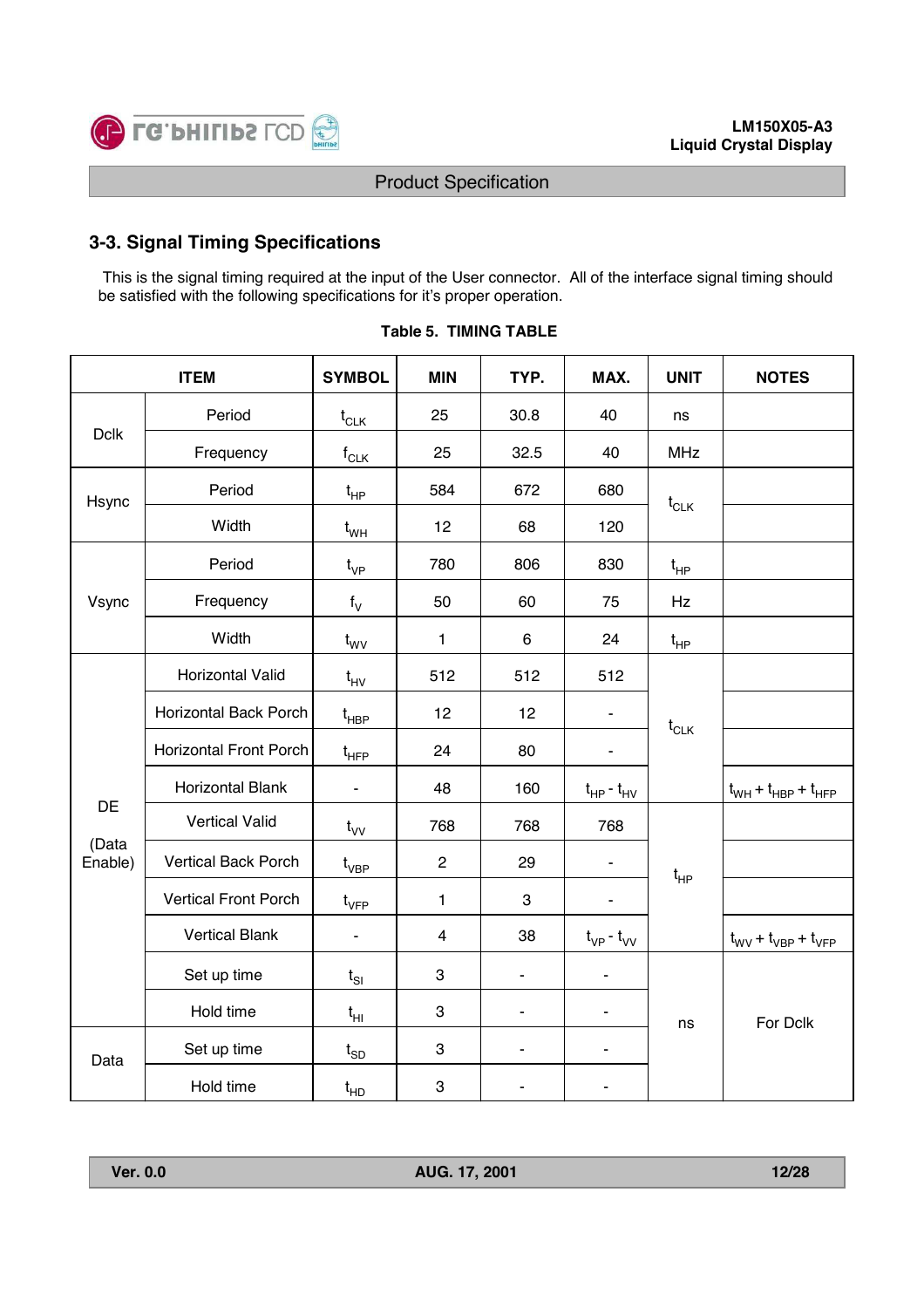

# **3-4. Signal Timing Waveforms**



**Ver. 0.0 AUG. 17, 2001 13/28**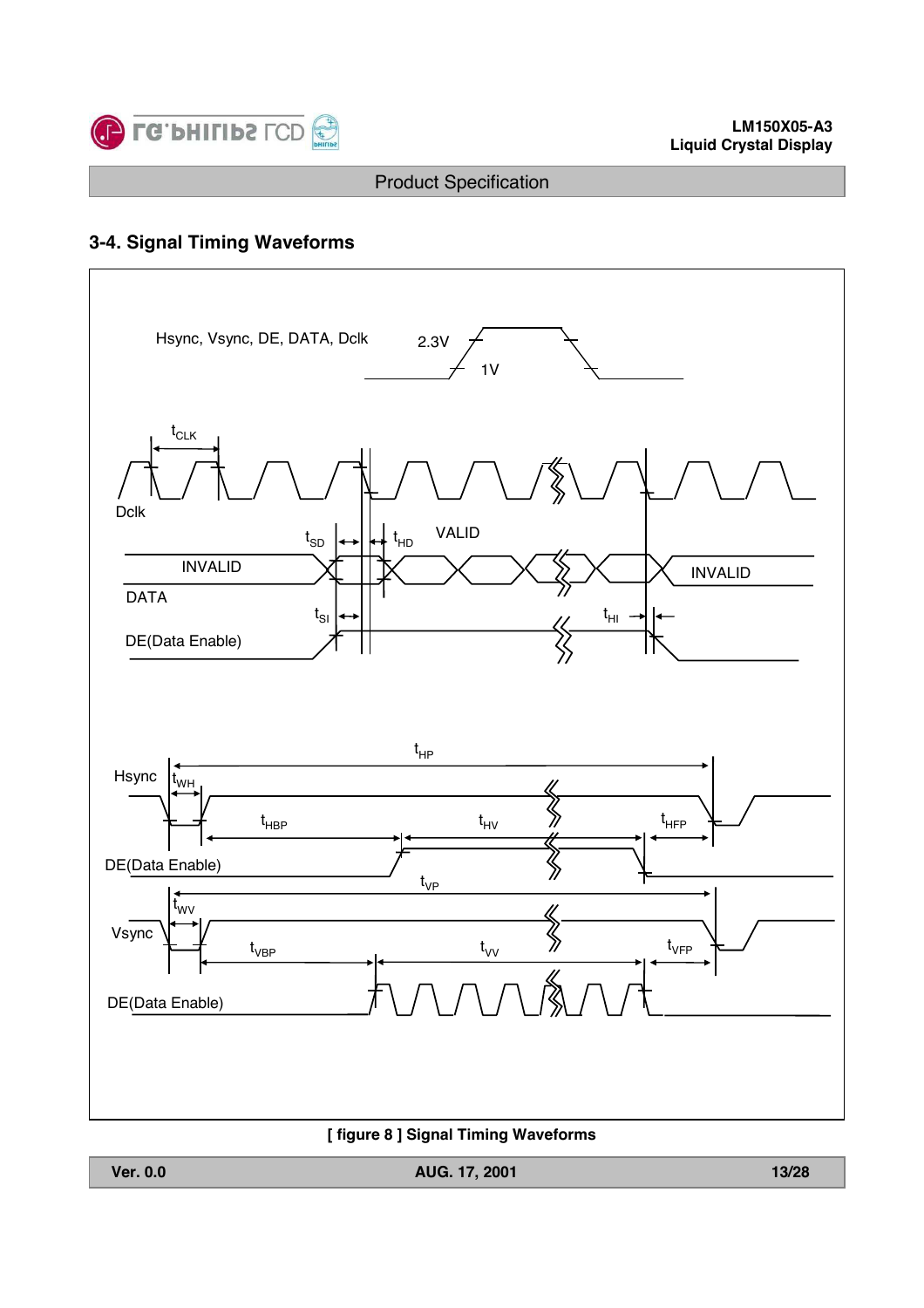

### **3-5. Color Input Data Reference**

The brightness of each primary color(red,green and blue) is based on the 6-bit gray scale data input for the color ; the higher the binary input, the brighter the color. The table below provides a reference for color versus data input.

|                        |                                                                                                    |                                      |                                                                              |                                                                         |                                                |                                        |                                                            |                                                  |                                                               |                                                                                    | <b>Input Color Data</b>                   |                                                          |                                                                      |                                                     |                                      |                                                            |                                                                         |                                                               |                                                |
|------------------------|----------------------------------------------------------------------------------------------------|--------------------------------------|------------------------------------------------------------------------------|-------------------------------------------------------------------------|------------------------------------------------|----------------------------------------|------------------------------------------------------------|--------------------------------------------------|---------------------------------------------------------------|------------------------------------------------------------------------------------|-------------------------------------------|----------------------------------------------------------|----------------------------------------------------------------------|-----------------------------------------------------|--------------------------------------|------------------------------------------------------------|-------------------------------------------------------------------------|---------------------------------------------------------------|------------------------------------------------|
|                        | Color                                                                                              | <b>MSB</b>                           |                                                                              | <b>Red</b>                                                              |                                                |                                        | <b>LSB</b>                                                 | <b>MSB</b>                                       |                                                               |                                                                                    | Green                                     |                                                          | LSB MSB                                                              |                                                     |                                      |                                                            | <b>Blue</b>                                                             |                                                               | <b>LSB</b>                                     |
|                        |                                                                                                    | RO <sub>5</sub><br>RE <sub>5</sub>   | RO <sub>4</sub><br>RE4                                                       | RO <sub>3</sub><br>RE3                                                  | RO <sub>2</sub><br>RE <sub>2</sub>             | RO1<br>RE1                             | RO <sub>0</sub><br>RE <sub>0</sub>                         | GE <sub>5</sub>                                  | GO5 GO4<br>GE4                                                | GO3<br>GE3                                                                         | GO <sub>2</sub><br>GE <sub>2</sub>        | GO <sub>1</sub><br>GE <sub>1</sub>                       | GOO<br>GE <sub>0</sub>                                               | BO <sub>5</sub><br>BE <sub>5</sub>                  | BO <sub>4</sub><br>BE4               | BO <sub>3</sub><br>BE3                                     | BO <sub>2</sub><br>BE <sub>2</sub>                                      | BO1<br>BE <sub>1</sub>                                        | BO <sub>0</sub><br>BE <sub>0</sub>             |
| <b>Basic</b><br>Colors | <b>Black</b><br>Red(63)<br>Green(63)<br>Blue(63)<br>Cyan<br>Magenta<br>Yellow<br>White             | 0<br>1<br>0<br>0<br>0<br>1<br>1<br>1 | $\mathbf 0$<br>1<br>$\mathbf 0$<br>$\mathbf 0$<br>$\mathbf 0$<br>1<br>1<br>1 | $\mathbf 0$<br>1<br>0<br>$\mathbf 0$<br>0<br>1<br>1<br>1                | $\mathbf 0$<br>1<br>0<br>0<br>0<br>1<br>1<br>1 | 0<br>1<br>0<br>0<br>0<br>1<br>1<br>1   | 0<br>$\mathbf{1}$<br>0<br>0<br>0<br>$\mathbf{1}$<br>1<br>1 | 0<br>0<br>1<br>0<br>1<br>0<br>1<br>1             | 0<br>0<br>1<br>0<br>1<br>0<br>1<br>1                          | $\mathbf 0$<br>$\mathbf 0$<br>1<br>$\mathbf 0$<br>1<br>0<br>1<br>1                 | 0<br>0<br>1<br>0<br>1<br>0<br>1<br>1      | 0<br>0<br>1<br>0<br>1<br>0<br>1<br>1                     | $\mathbf 0$<br>$\mathbf 0$<br>1<br>0<br>1<br>0<br>1<br>1             | 0<br>0<br>0<br>1<br>1<br>1<br>0<br>1                | 0<br>0<br>0<br>1<br>1<br>1<br>0<br>1 | $\mathbf 0$<br>0<br>0<br>1<br>1<br>1<br>0<br>1             | $\mathbf 0$<br>$\mathbf 0$<br>0<br>1<br>1<br>1<br>0<br>1                | $\mathbf 0$<br>0<br>0<br>1<br>1<br>1<br>0<br>1                | $\mathbf 0$<br>0<br>0<br>1<br>1<br>1<br>0<br>1 |
| Red                    | Red(00) Dark<br>Red(01)<br>Red(02)<br>Red(61)<br>Red(62)<br>Red(63) Bright                         | 0<br>0<br>0<br>1<br>1<br>1           | 0<br>$\mathbf 0$<br>0<br>t<br>1<br>1<br>1                                    | 0<br>0<br>0<br>÷<br>1<br>1<br>1                                         | 0<br>0<br>0<br>÷<br>1<br>1<br>1                | 0<br>0<br>1<br>÷<br>0<br>1<br>1        | 0<br>1<br>0<br>÷<br>$\mathbf{1}$<br>0<br>$\mathbf{1}$      | 0<br>0<br>0<br>÷<br>0<br>0<br>0                  | 0<br>0<br>0<br>t<br>0<br>0<br>0                               | $\mathbf 0$<br>$\mathbf 0$<br>0<br>÷<br>$\mathbf 0$<br>$\mathbf 0$<br>$\mathbf{0}$ | 0<br>0<br>0<br>÷<br>0<br>0<br>0           | 0<br>$\mathbf 0$<br>0<br>0<br>0<br>0                     | 0<br>$\mathbf 0$<br>0<br>÷<br>$\mathbf 0$<br>$\boldsymbol{0}$<br>0   | 0<br>0<br>0<br>t<br>$\mathsf 0$<br>$\mathsf 0$<br>0 | 0<br>0<br>0<br>÷<br>0<br>0<br>0      | 0<br>0<br>0<br>÷<br>0<br>0<br>0                            | 0<br>0<br>0<br>÷<br>$\mathbf 0$<br>0<br>0                               | 0<br>0<br>0<br>÷<br>0<br>0<br>0                               | 0<br>0<br>0<br>÷<br>0<br>0<br>0                |
| Green                  | Green(00)Dark<br>Green(01)<br>Green(02)<br>Green(61)<br>Green(62)<br>Green(63)Bright               | $\mathbf 0$<br>0<br>0<br>0<br>0<br>0 | $\mathbf 0$<br>$\mathbf 0$<br>$\mathbf 0$<br>$\mathbf 0$<br>$\mathbf 0$<br>0 | 0<br>$\mathbf 0$<br>0<br>0<br>0<br>$\mathbf 0$                          | 0<br>0<br>0<br>t<br>0<br>0<br>0                | 0<br>0<br>0<br>t<br>0<br>0<br>$\Omega$ | $\mathbf 0$<br>0<br>0<br>÷<br>0<br>0<br>0                  | 0<br>0<br>0<br>$\mathbf{1}$<br>1<br>$\mathbf{1}$ | 0<br>0<br>0<br>t<br>1<br>1<br>1                               | $\mathbf 0$<br>$\mathbf 0$<br>$\mathbf 0$<br>1<br>1<br>1                           | 0<br>0<br>0<br>t<br>1<br>1<br>1           | $\pmb{0}$<br>0<br>1<br>0<br>1<br>1                       | 0<br>1<br>0<br>1<br>0<br>1                                           | 0<br>$\pmb{0}$<br>0<br>t<br>0<br>0<br>0             | 0<br>0<br>0<br>÷<br>0<br>0<br>0      | 0<br>$\mathbf 0$<br>0<br>0<br>$\boldsymbol{0}$<br>$\Omega$ | $\mathbf 0$<br>$\mathbf 0$<br>0<br>÷<br>$\mathbf 0$<br>0<br>$\mathbf 0$ | $\mathbf 0$<br>$\mathbf 0$<br>0<br>÷<br>$\mathbf 0$<br>0<br>0 | 0<br>0<br>0<br>0<br>0<br>$\overline{0}$        |
| <b>Blue</b>            | Blue(00) Dark<br>Blue(01)<br><b>Blue(02)</b><br>$\cdot$<br>Blue(61)<br>Blue(62)<br>Blue(63) Bright | $\pmb{0}$<br>0<br>0<br>0<br>0<br>0   | $\pmb{0}$<br>$\mathbf 0$<br>$\mathbf 0$<br>÷<br>$\mathbf 0$<br>0<br>$\Omega$ | $\boldsymbol{0}$<br>$\boldsymbol{0}$<br>0<br>÷<br>$\mathbf 0$<br>0<br>0 | $\pmb{0}$<br>0<br>0<br>÷<br>0<br>0<br>0        | 0<br>0<br>0<br>t<br>0<br>0<br>0        | $\mathbf 0$<br>0<br>0<br>÷<br>0<br>0<br>0                  | 0<br>0<br>0<br>÷<br>0<br>0<br>0                  | $\boldsymbol{0}$<br>0<br>0<br>÷<br>$\boldsymbol{0}$<br>0<br>0 | $\mathbf 0$<br>$\mathbf 0$<br>0<br>÷<br>$\mathbf 0$<br>0<br>$\mathbf 0$            | $\mathbf 0$<br>0<br>0<br>÷<br>0<br>0<br>0 | $\pmb{0}$<br>0<br>0<br>÷<br>$\mathbf 0$<br>0<br>$\Omega$ | $\pmb{0}$<br>$\mathbf 0$<br>$\mathbf 0$<br>t,<br>$\pmb{0}$<br>0<br>0 | 0<br>0<br>0<br>÷<br>1<br>1<br>1                     | 0<br>0<br>0<br>÷<br>1<br>1<br>1      | $\boldsymbol{0}$<br>0<br>0<br>t<br>1<br>1<br>1             | $\pmb{0}$<br>$\mathbf 0$<br>0<br>t,<br>1<br>1<br>1                      | $\boldsymbol{0}$<br>0<br>1<br>÷<br>0<br>1<br>1                | $\mathbf 0$<br>1<br>0<br>÷<br>1<br>0<br>1      |

**Ver. 0.0 AUG. 17, 2001 14/28**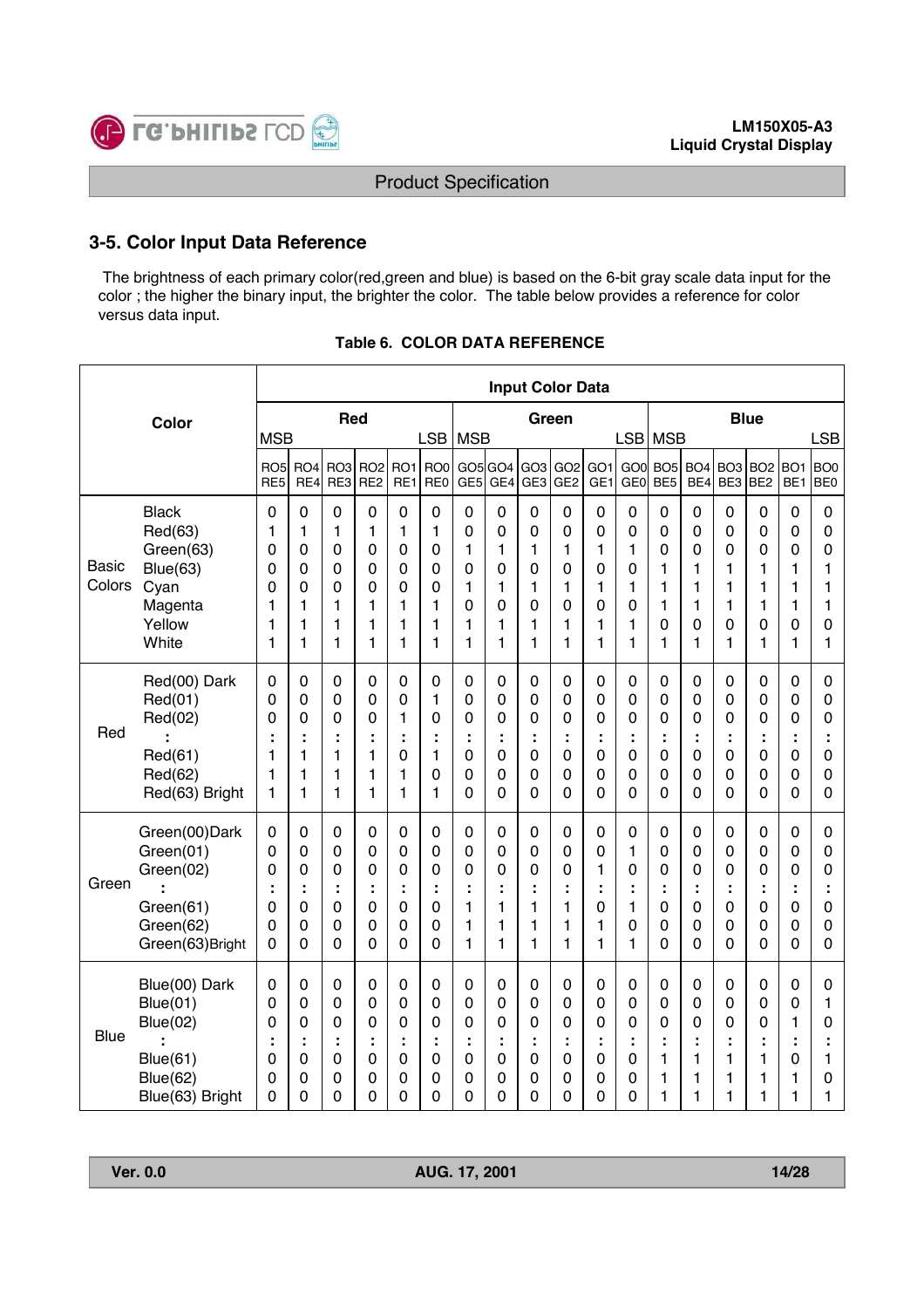

### **3-6. Power Sequence**



**[ figure 9 ] Power Sequence**

| <b>Parameter</b> | Min. | Typ. | Max. | <b>Units</b> |
|------------------|------|------|------|--------------|
|                  |      |      | 10   | ms           |
| $\mathsf{T_2}$   | 0    |      | 50   | ms           |
| $\mathsf{I}_3$   | 200  |      |      | ms           |
| 4                | 200  |      |      | ms           |
| $\mathsf{L}_5$   | 0    |      | 50   | ms           |
| 6 ا              |      |      | 10   | ms           |
|                  | 500  |      |      | ms           |

#### **Table 7. POWER SEQUENCE TIME DELAY**

Notes : 1. Please avoid floating state of interface signal at invalid period.

2. When the interface signal is invalid, be sure to pull down the power supply for LCD  $\mathsf{V}_{\mathsf{DD}}$  to 0V.

3. Lamp power must be turn on after power supply for LCD and interface signal are valid.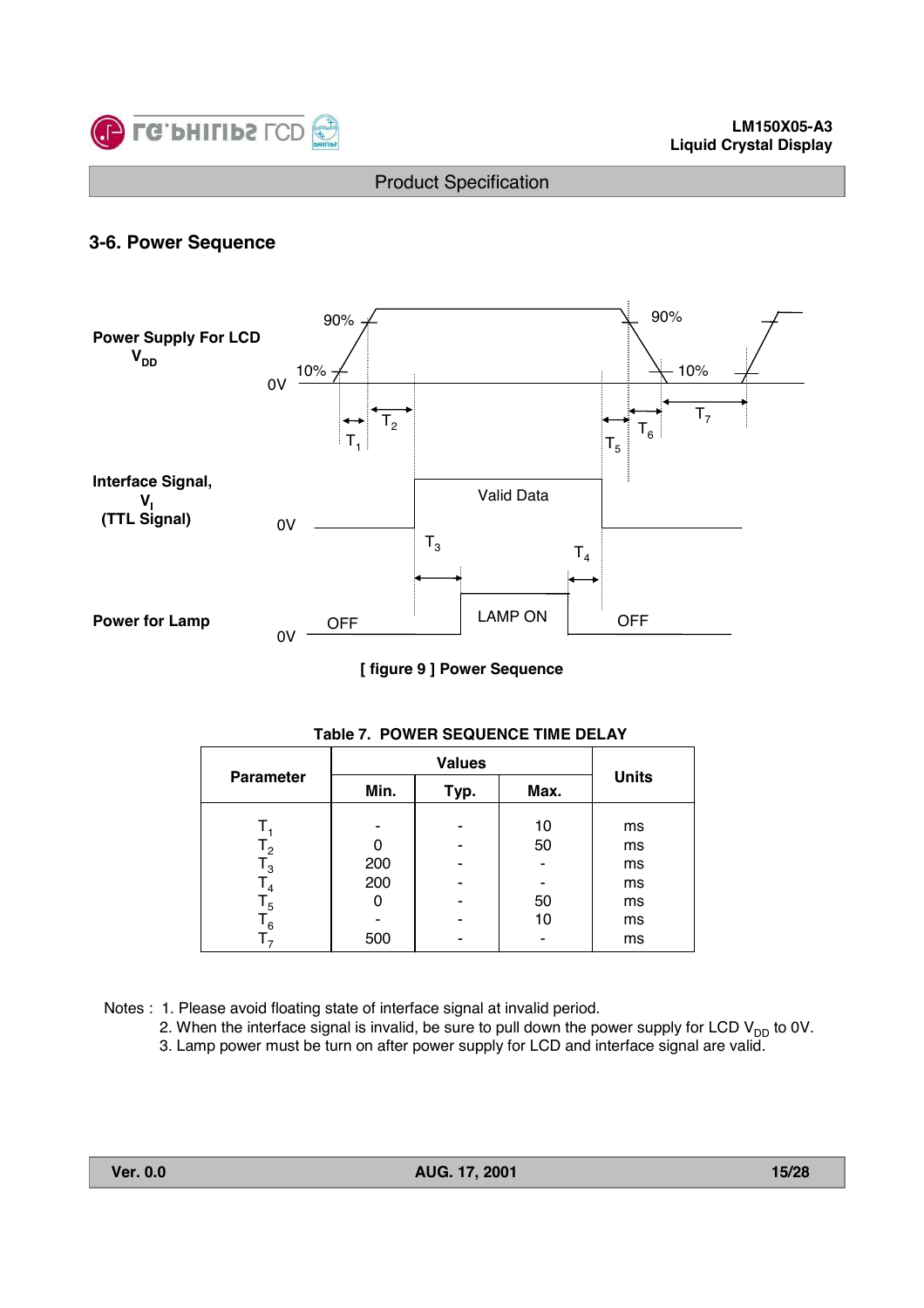

# **3-7. V<sub>DD</sub> Power Dip Condition**



**[ figure 10 ] Power Dip condition**

#### 1) Dip condition

$$
2.5V\!\leq\!V_{DD}\!\!<\,4.5V\;,\ t_d\!\leq\!20ms
$$

# 2)  $V_{DD}$  < 2.5V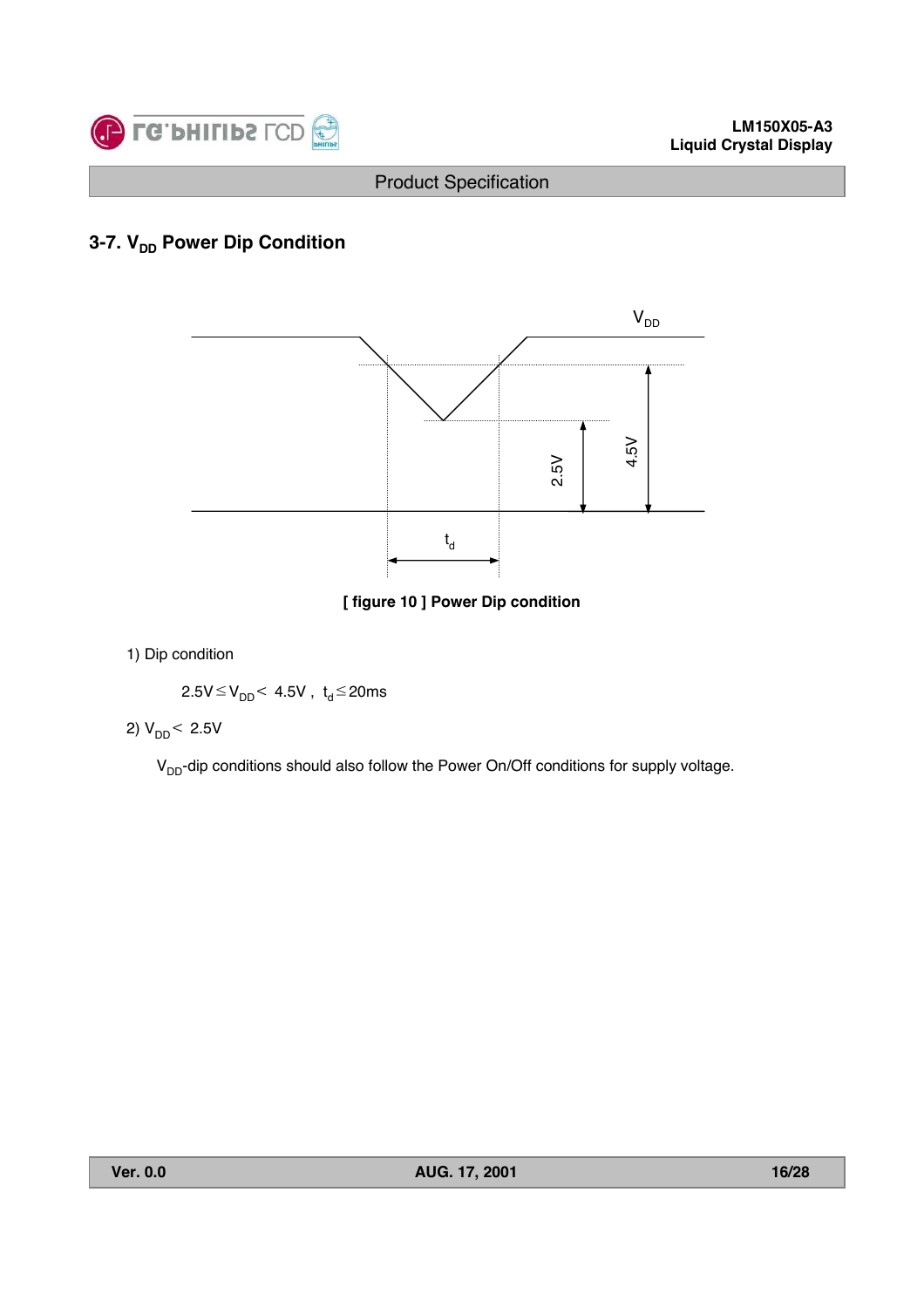(Ta=25 °C, V<sub>DD</sub>=5.0V, f<sub>V</sub>=60Hz



#### Product Specification

# **4. Optical Specification**

Optical characteristics are determined after the unit has been 'ON' and stable for approximately 30 minutes in a dark environment at 25 °C. The values specified are at an approximate distance 50cm from the LCD surface at a viewing angle of  $\Phi$  and  $\theta$  equal to 0 °.

[ Figure 11 ] presents additional information concerning the measurement equipment and method.



#### **[Figure 11] Optical Characteristic Measurement Equipment and Method**

|                                                                                                                                                               | Dclk=32.5MHz, $I_{\text{BI}}$ =8mA)<br><b>Table 8. OPTICAL CHARACTERISTICS</b> |                      |                      |                |                   |                           |  |  |
|---------------------------------------------------------------------------------------------------------------------------------------------------------------|--------------------------------------------------------------------------------|----------------------|----------------------|----------------|-------------------|---------------------------|--|--|
| <b>Parameter</b>                                                                                                                                              | Symbol                                                                         |                      | <b>Values</b>        |                | <b>Units</b>      | <b>Notes</b>              |  |  |
|                                                                                                                                                               |                                                                                | Min.                 | Typ.                 | Max.           |                   |                           |  |  |
| <b>Contrast Ratio</b>                                                                                                                                         | <b>CR</b>                                                                      | 200                  | 300                  |                |                   | 1                         |  |  |
| Surface Luminance, white                                                                                                                                      | $L_{WH}$                                                                       | 170                  | 200                  |                | cd/m <sup>2</sup> | $\overline{c}$            |  |  |
| <b>Luminance Variation</b>                                                                                                                                    | $\delta$ white                                                                 |                      |                      | 1.3            |                   | $\ensuremath{\mathsf{3}}$ |  |  |
| <b>Response Time</b><br><b>Rise Time</b><br>Decay Time                                                                                                        | Tr<br>$Tr_R$<br>Tr <sub>D</sub>                                                |                      | 30<br>10<br>20       | 50<br>15<br>35 | ms                | $\overline{\mathbf{4}}$   |  |  |
| <b>CIE Color Coordinates</b><br>Red                                                                                                                           | <b>XR</b><br><b>YR</b>                                                         | 0.596<br>0.317       | 0.626<br>0.347       | 0.656<br>0.377 |                   |                           |  |  |
| Green                                                                                                                                                         | XG<br>YG                                                                       | 0.278<br>0.558       | 0.308<br>0.588       | 0.338<br>0.618 |                   |                           |  |  |
| Blue                                                                                                                                                          | XB<br><b>YB</b>                                                                | 0.116<br>0.089       | 0.146<br>0.119       | 0.176<br>0.149 |                   |                           |  |  |
| White                                                                                                                                                         | XW<br><b>YW</b>                                                                | 0.283<br>0.299       | 0.313<br>0.329       | 0.343<br>0.359 |                   |                           |  |  |
| <b>Viewing Angle</b><br>x axis, right( $\phi = 0^{\circ}$ )<br>x axis, left ( $\phi$ =180°)<br>y axis, up ( $\phi$ =90°)<br>y axis, down $(\phi = 270^\circ)$ | $\theta$ r<br>$\theta$<br>$\theta$ u<br>$\theta$ d                             | 55<br>55<br>40<br>40 | 60<br>60<br>45<br>45 |                | degree            | 5                         |  |  |
| <b>Gray Scale</b>                                                                                                                                             |                                                                                |                      | 2.2                  |                |                   | $\,6$                     |  |  |
| Flicker                                                                                                                                                       |                                                                                |                      |                      | $-20$          | dB                | $\overline{7}$            |  |  |
| <b>Ver. 0.0</b>                                                                                                                                               |                                                                                | AUG. 17, 2001        |                      |                |                   | 17/28                     |  |  |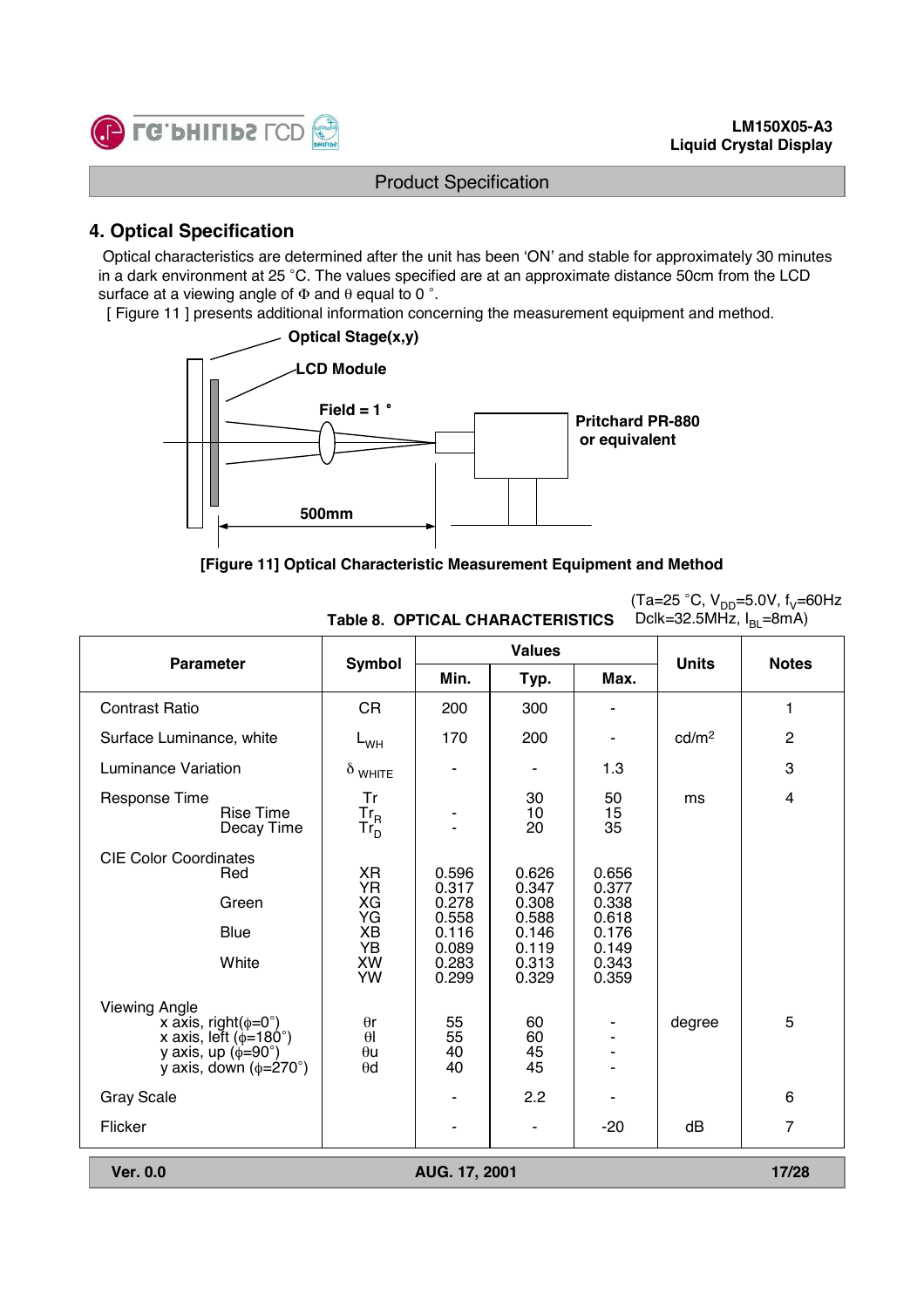

Notes : 1. Contrast Ratio(CR) is defined mathematically as :

Surface Luminance with all white pixels

Contrast Ratio =

Surface Luminance with all black pixels

- 2. Surface luminance is the center point across the LCD surface 50cm from the surface with all pixels displaying white. For more information see [ Figure 12 ]. When  $I_{BI}$ =8mA,  $L_{WH}$ =170cd/m<sup>2</sup>(Min.) 200cd/m<sup>2</sup>(Typ.)
- 3. The variation in surface luminance,  $\delta$  WHITE is determined by measuring  $L_{ON}$  at each test position 1 through 5, and then dividing the maximum  $L_{ON}$  of 5 points luminance by minimum  $L_{ON}$ of 5 points luminance. For more information see [ Figure 12 ].  $\delta$  WHITE = Maximum(L<sub>ON1</sub>, L<sub>ON2</sub>, ….. L<sub>ON5</sub>) ÷ Minimum(L<sub>ON1</sub>, L<sub>ON2</sub>, ….. L<sub>ON5</sub>)
- 4. Response time is the time required for the display to transition from to black(Rise Time,  $Tr_{\rm B}$ ) and from black to white(Decay Time,  $Tr_D$ ). For additional information see [ Figure 13 ].
- 5. Viewing angle is the angle at which the contrast ratio is greater than 10. The angles are determined for the horizontal or x axis and the vertical or y axis with respect to the z axis which is normal to the LCD surface. For more information see [ Figure 14 ].
- 6. Gray scale specification

|                   | TADIE 9. UNAT JUALE    |
|-------------------|------------------------|
| <b>Gray Level</b> | Luminance(%)<br>(Typ.) |
| L <sub>0</sub>    | 0.22                   |
| L7                | 0.81                   |
| L15               | 4.29                   |
| L <sub>23</sub>   | 11.4                   |
| L31               | 22.1                   |
| L39               | 36.4                   |
| L47               | 55.4                   |
| L <sub>55</sub>   | 78.0                   |
| L63               | 100                    |

**Table 9. GRAY SCALE**

7. Flicker is measured at cyan dot pattern of Forground RGB(0,0,0) and Background RGB(0,31,31).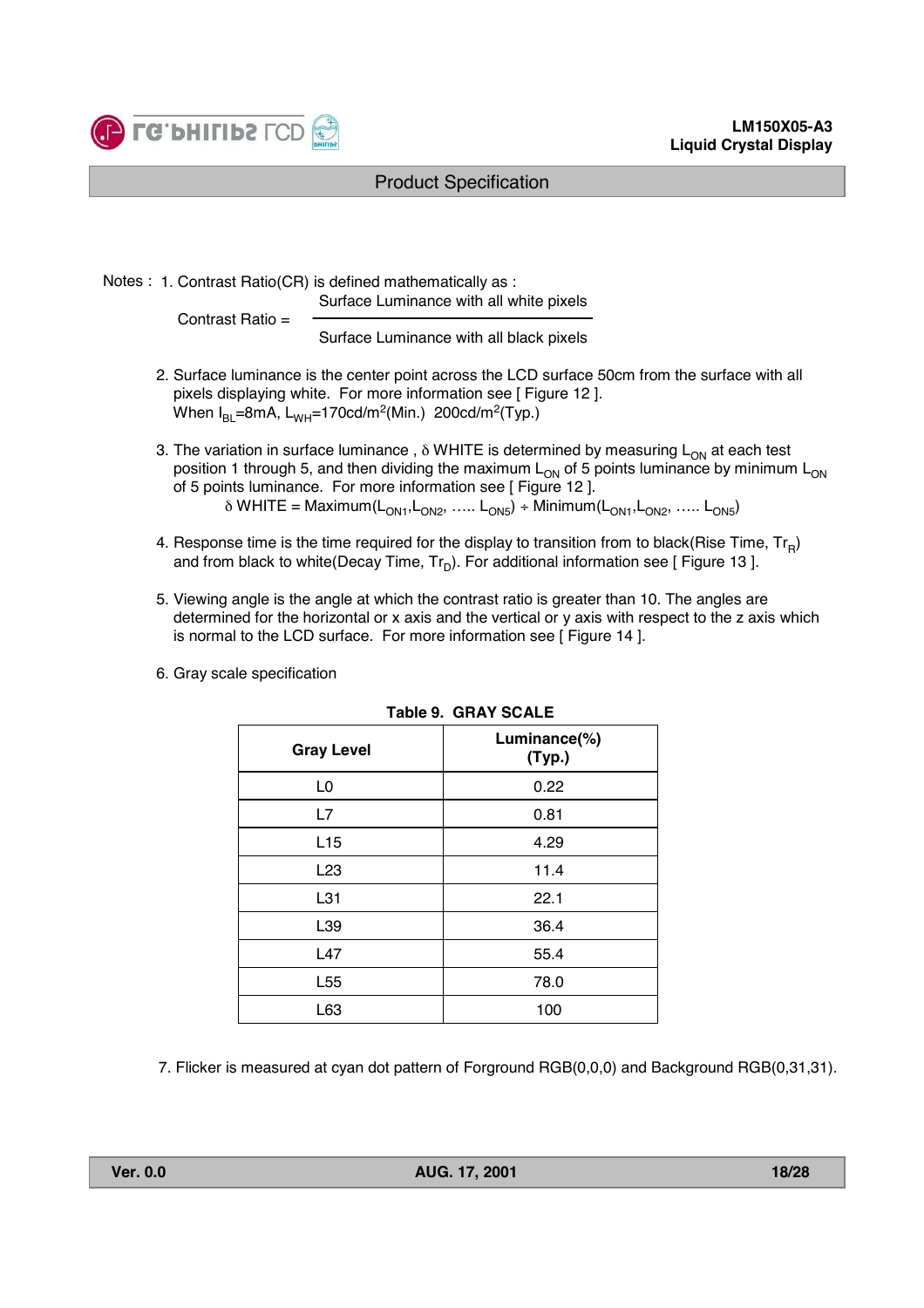

#### **[ Figure 12 ] Luminance measuring point**

<measuring point for luminance variation> <measuring point for surface luminance>





#### **[ Figure 13 ] Response Time**

The response time is defined as the following figure and shall be measured by switching the input signal for "black" and "white".

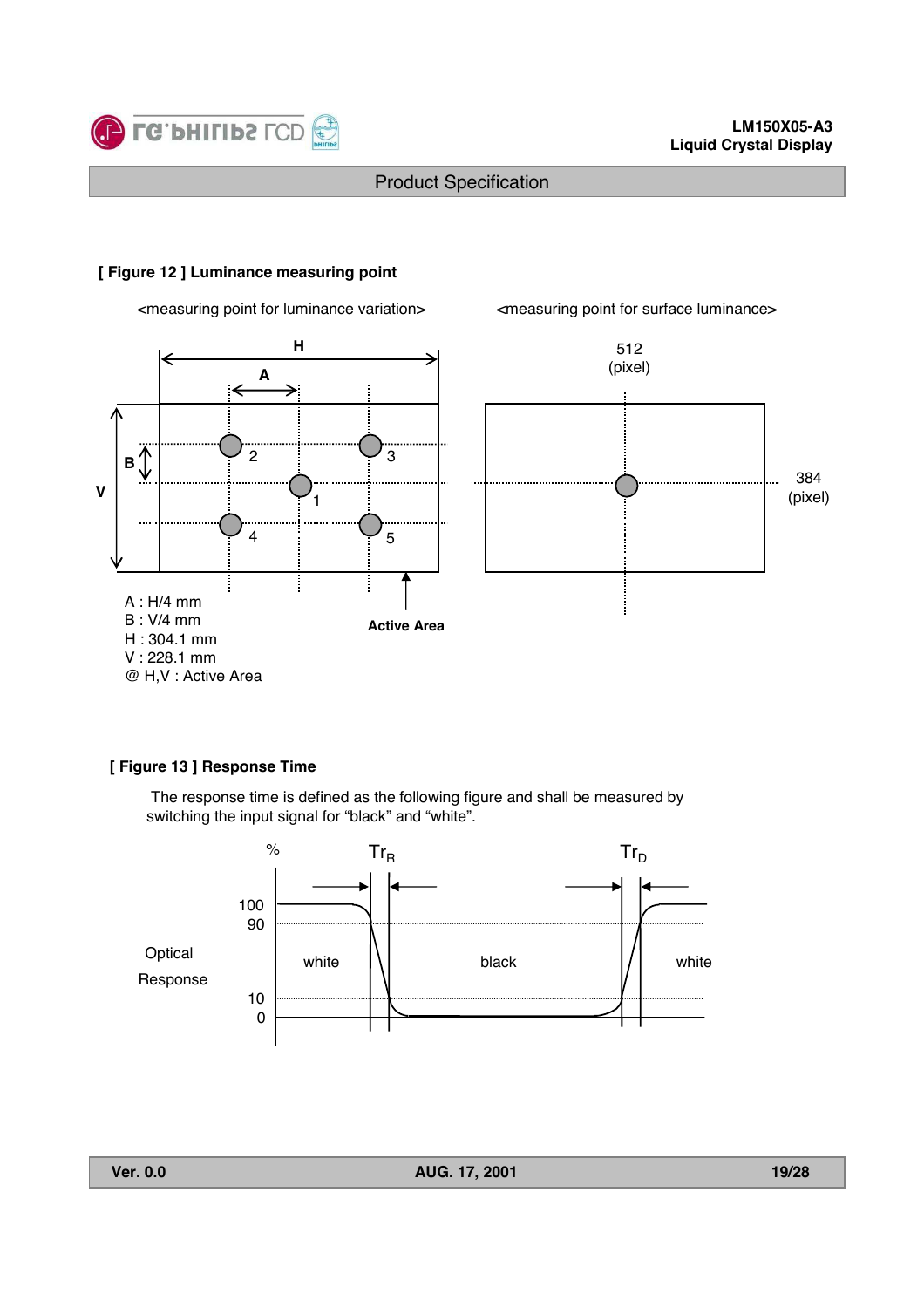

# **[ Figure 14 ] Viewing angle**

<dimension of viewing angle range>

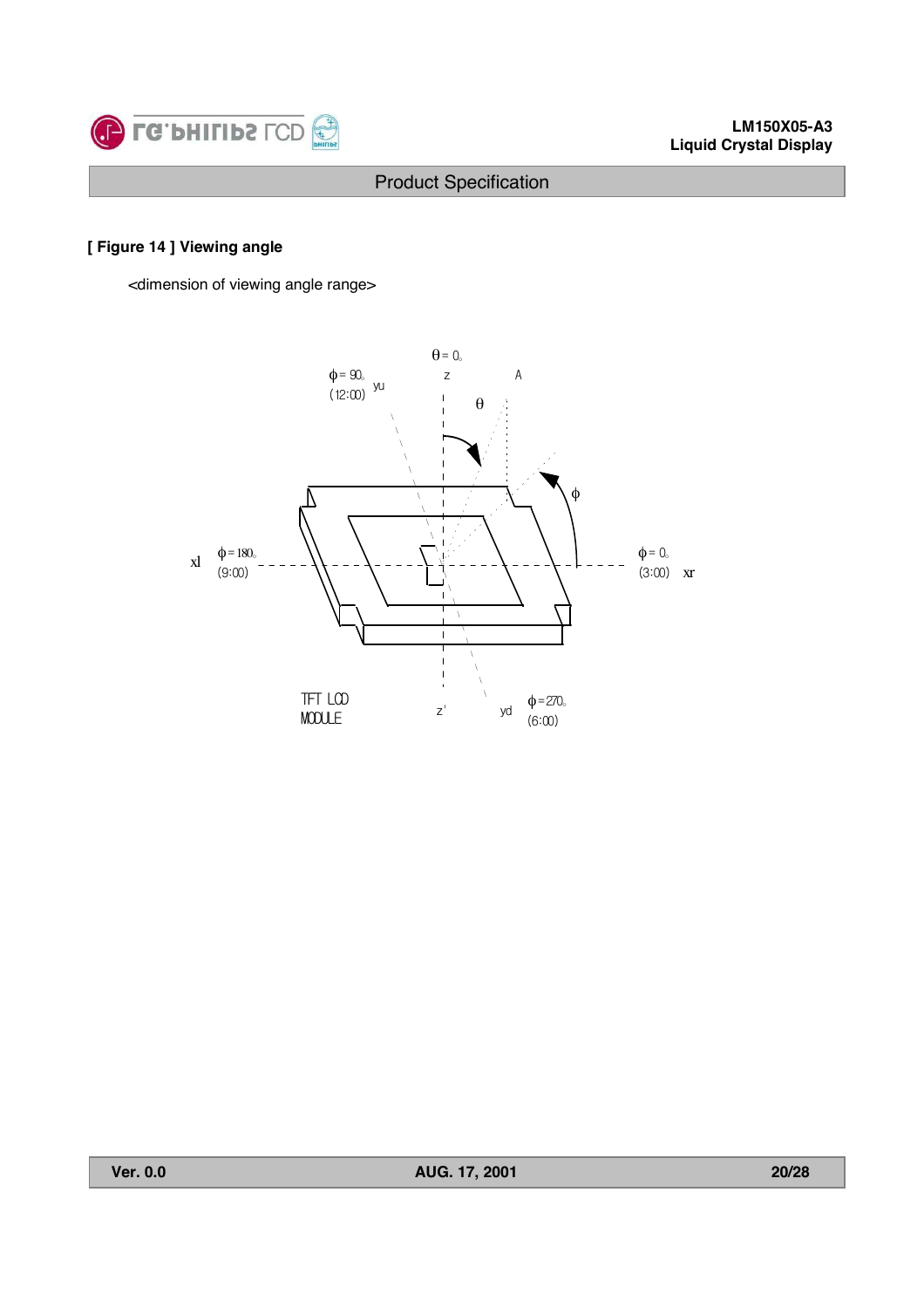

# **5. Mechanical Characteristics**

The contents provide general mechanical characteristics for the model LM150X05-A2. In addition, the figures in the next page are detailed mechanical drawing of the LCD.

|                          | Horizontal                                                                   | 331.3 $\pm$ 0.5 m  |  |  |  |
|--------------------------|------------------------------------------------------------------------------|--------------------|--|--|--|
| Outside dimensions       | Vertical                                                                     | $257.9 \pm 0.5$ mm |  |  |  |
|                          | Depth                                                                        | 11.0 $\pm$ 0.5 mm  |  |  |  |
| Bezel area               | Horizontal                                                                   | $308.2 \pm 0.5$ mm |  |  |  |
|                          | Vertical                                                                     | $232.2 \pm 0.5$ mm |  |  |  |
|                          | Horizontal                                                                   | 304.128 mm         |  |  |  |
| Active display area      | Vertical                                                                     | 228,096 mm         |  |  |  |
| Weight                   | 1050g(Typ.)                                                                  |                    |  |  |  |
| <b>Surface Treatment</b> | Hard coating 3H. Anti-glare,<br>LR coating treatment of the front polarizer. |                    |  |  |  |

#### **Table 10. MECHANICAL CHARACTERISTICS**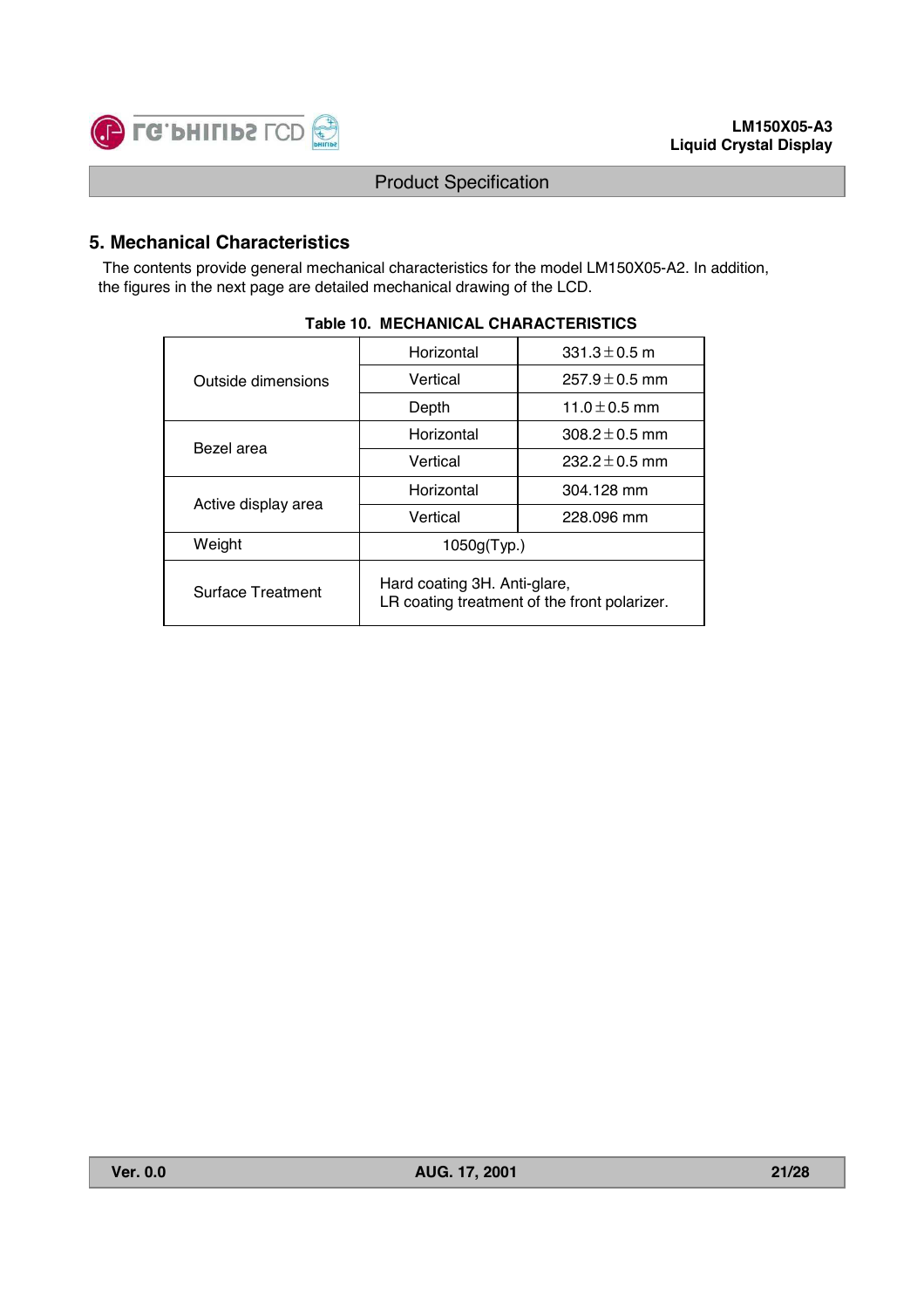

**[ Figure 15 ] LM150X05 Front View** 



**Ver. 0.0 AUG. 17, 2001 22/28**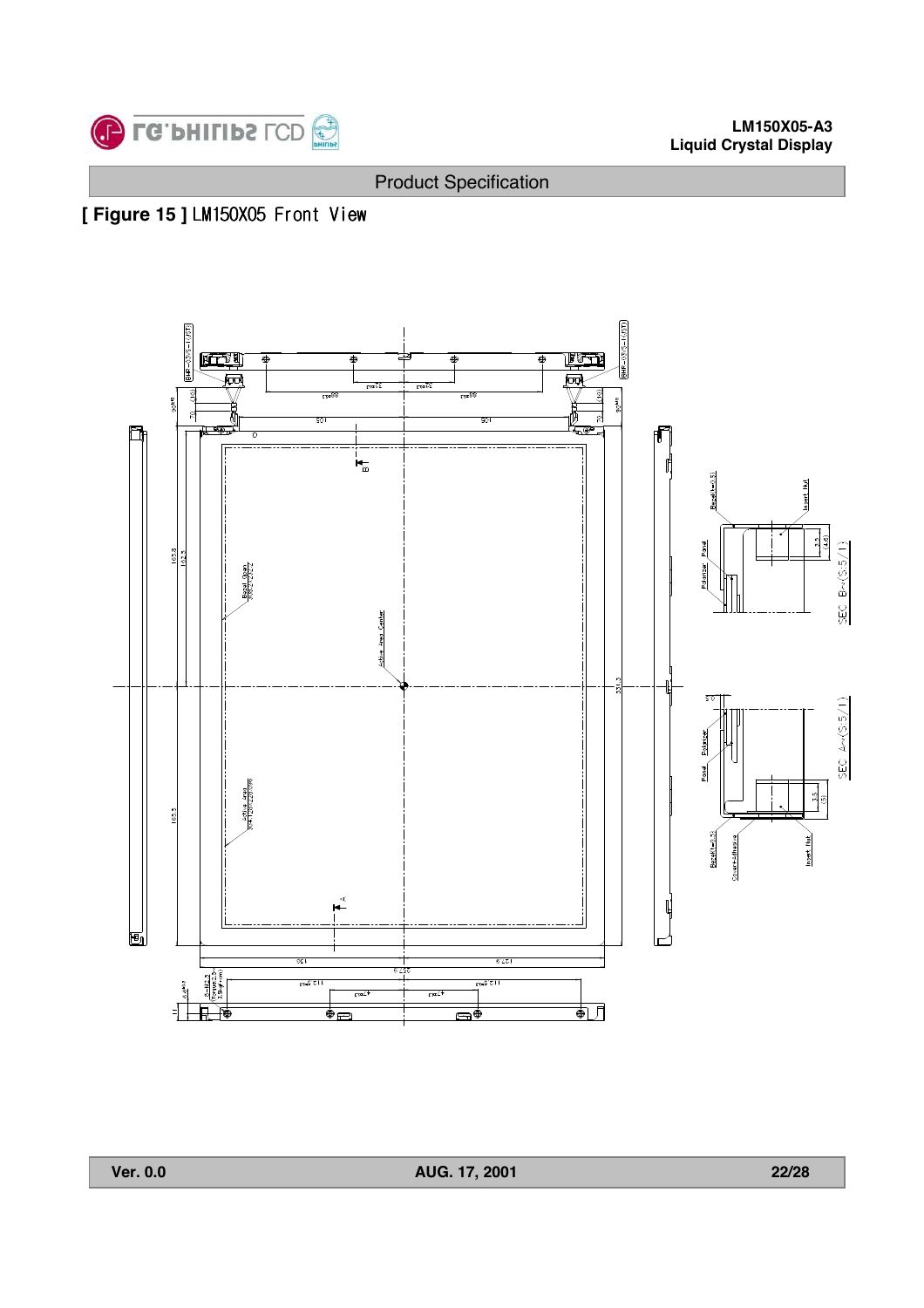





**Ver. 0.0 AUG. 17, 2001 23/28**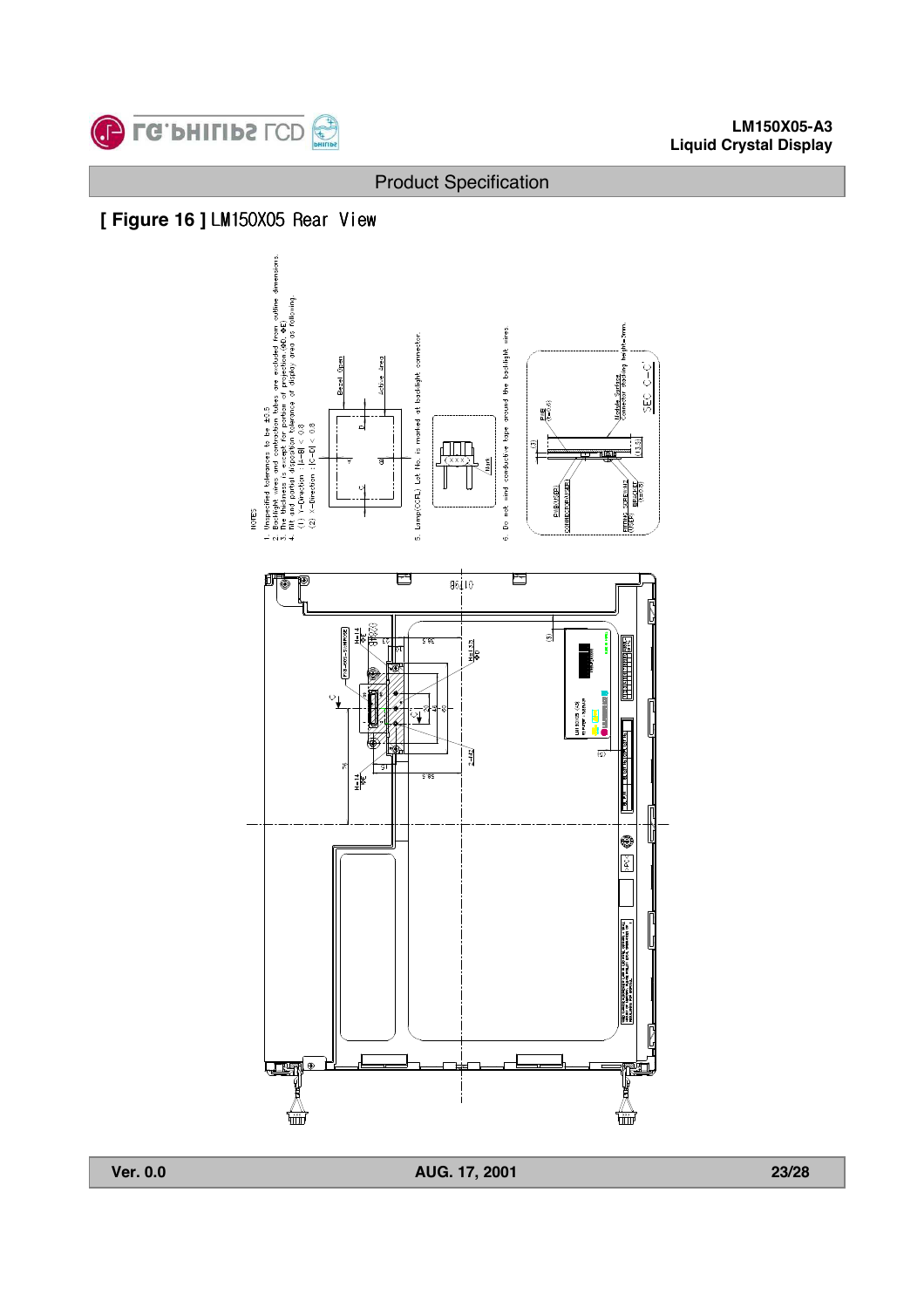

# **6. Reliability**

| No. | <b>Test Item</b>                    | <b>Conditions</b>                                                                                                                          |  |  |  |  |  |
|-----|-------------------------------------|--------------------------------------------------------------------------------------------------------------------------------------------|--|--|--|--|--|
| 1   | High temperature storage test       | $Ta = 60^{\circ}C$ 240h                                                                                                                    |  |  |  |  |  |
| 2   | Low temperature storage test        | Ta= $-20^{\circ}$ C 240h                                                                                                                   |  |  |  |  |  |
| 3   | High temperature operation test     | Ta= 50°C 50%RH<br>240h                                                                                                                     |  |  |  |  |  |
| 4   | Low temperature operation test      | $Ta = 0^{\circ}C$ 240h                                                                                                                     |  |  |  |  |  |
| 5   | <b>Humidity Condition operation</b> | 10%RH ~ 90%RH                                                                                                                              |  |  |  |  |  |
| 6   | <b>Humidity Condition storage</b>   | 10%RH ~ 90%RH                                                                                                                              |  |  |  |  |  |
| 7   | Vibration test<br>(non-operating)   | $\therefore$ Sine<br>Wave form<br>Vibration level: 1.2G<br>Bandwidth<br>$: 5-500$ Hz<br>Duration<br>: $X, Y, Z, 20$ mins<br>Each direction |  |  |  |  |  |
| 8   | Shock test<br>(non-operating)       | Shock level<br>:100G<br>Waveform<br>: Sine wave, 11ms<br>$\pm$ ± X, $\pm$ Y, $\pm$ Z<br>Direction<br>One time, each direction              |  |  |  |  |  |
| 9   | Altitude<br>storage / shipment      | 0 - 40,000 feet(12,192m)                                                                                                                   |  |  |  |  |  |

#### **Table 11. ENVIRONMENT TEST CONDITION**

{ Result Evaluation Criteria }

There should be no change which might affect the practical display function when the display quality test is conducted under normal operating condition.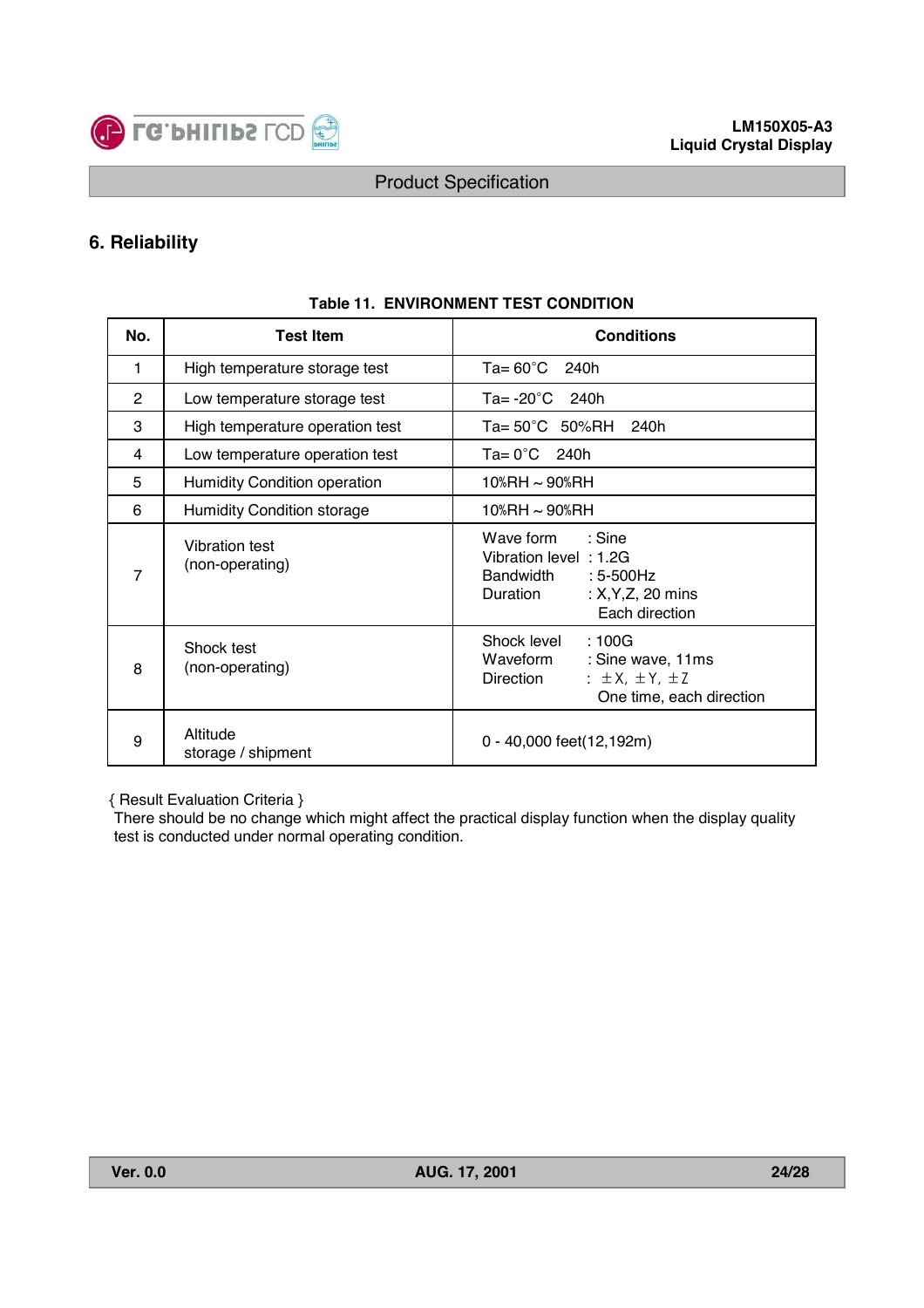

# **7. International Standards**

### **7-1. Safety**

- a) UL 1950 Third Edition, Underwriters Laboratories, Inc. Jan. 28, 1995.
- Standard for Safety of Information Technology Equipment Including Electrical Business Equipment. b) CAN/CSA C22.2 No. 950-95 Third Edition, Canadian Standards Association, Jan. 28, 1995.
- Standard for Safety of Information Technology Equipment Including Electrical Business Equipment. c) EN 60950 : 1992+A1: 1993+A2: 1993+A3: 1995+A4: 1997+A11: 1997
- IEC 950 : 1991+A1: 1992+A2: 1993+A3: 1995+A4: 1996 European Committee for Electrotechnical Standardization(CENELEC) EUROPEAN STANDARD for Safety of Information Technology Equipment Including Electrical Business Equipment.

# **7-2. EMC**

- a) ANSI C63.4 "Methods of Measurement of Radio-Noise Emissions from Low-Voltage Electrical and Electrical Equipment in the Range of 9kHZ to 40GHz. "American National Standards Institute(ANSI), 1992
- b) C.I.S.P.R "Limits and Methods of Measurement of Radio Interface Characteristics of Information Technology Equipment." International Special Committee on Radio Interference
- c) EN 55022 "Limits and Methods of Measurement of Radio Interface Characteristics of Information Technology Equipment." European Committee for Electrotechnical Standardization (CENELEC), 1998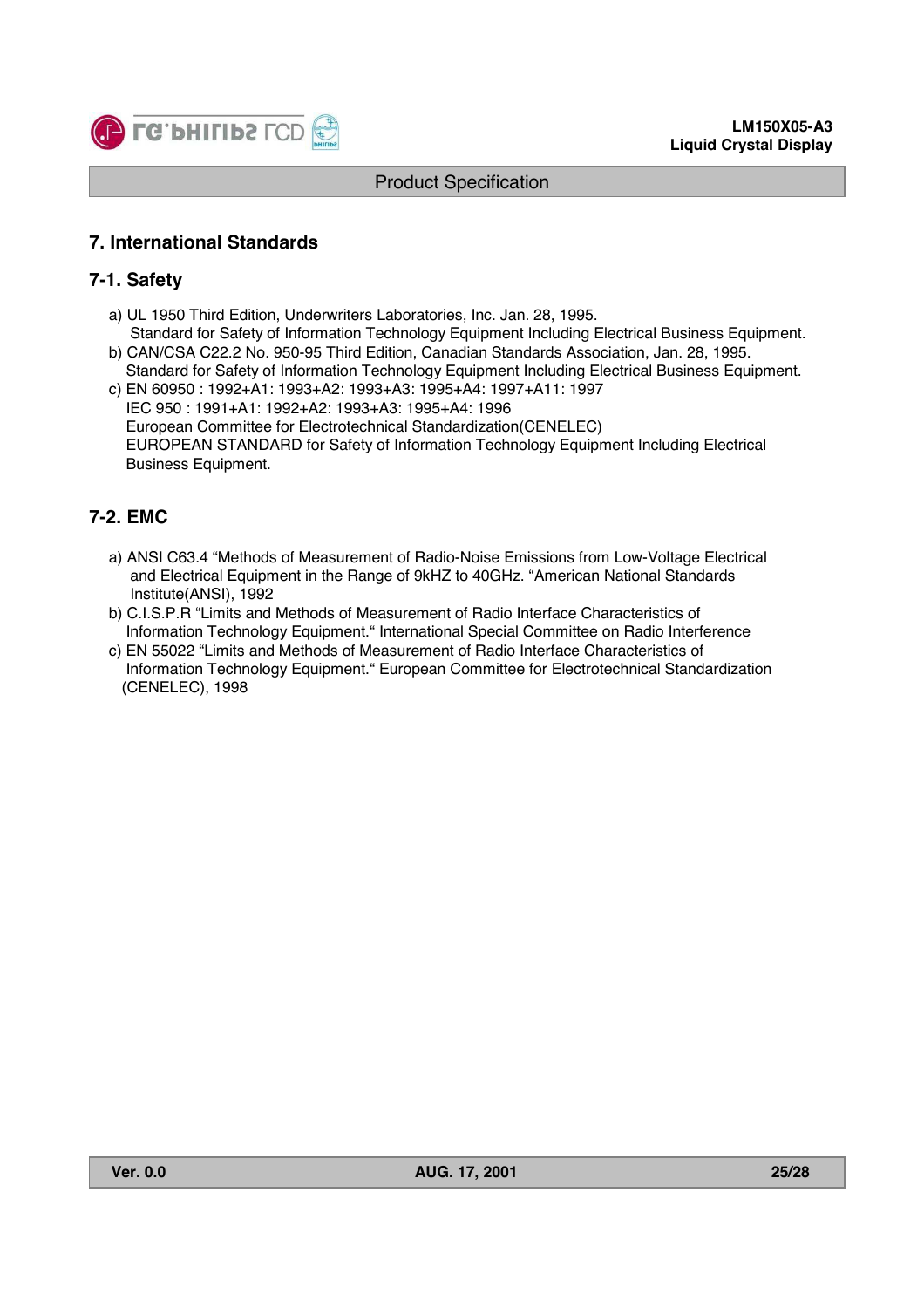

# **8. Packing**

# **8-1. Designation of Lot Mark**

a) Lot Mark



A,B,C : SIZE D : YEAR E : MONTH F,G : PANEL CODE H : ASSEMBLY CODE

I,J,K,L,M : SERIAL NO.

Note:

1. YEAR

| <b>YEAR</b> | 97 | 98 | 99 | 2000 | 2001 | 2002 | 2003 2004 | 2005 | 2006 | 2007 |
|-------------|----|----|----|------|------|------|-----------|------|------|------|
| Mark        |    |    |    |      |      |      |           |      |      |      |

2. MONTH

| MONTH   Jan.   Feb.   Mar.   Apr.   May.  Jun.   Jul.   Aug.   Sep.   Oct.   Nov.   Dec. |  |  |   |  |  |  |
|------------------------------------------------------------------------------------------|--|--|---|--|--|--|
| Mark                                                                                     |  |  | 6 |  |  |  |

3. Serial No.

| Serial No. | $\sim$ 99999       | 100000 $\sim$          |
|------------|--------------------|------------------------|
| Mark       | $00001 \sim 99999$ | A0001 ~ A9999, , Z9999 |

b) Location of Lot Mark

Serial NO. is printed on the label. The label is attached to the backside of the LCD module. This is subject to change without prior notice.

# **8-2. Packing Form**

- a) Package quantity in one box : 8 pcs
- b) Box Size : 344mm X 315mm X 410mm.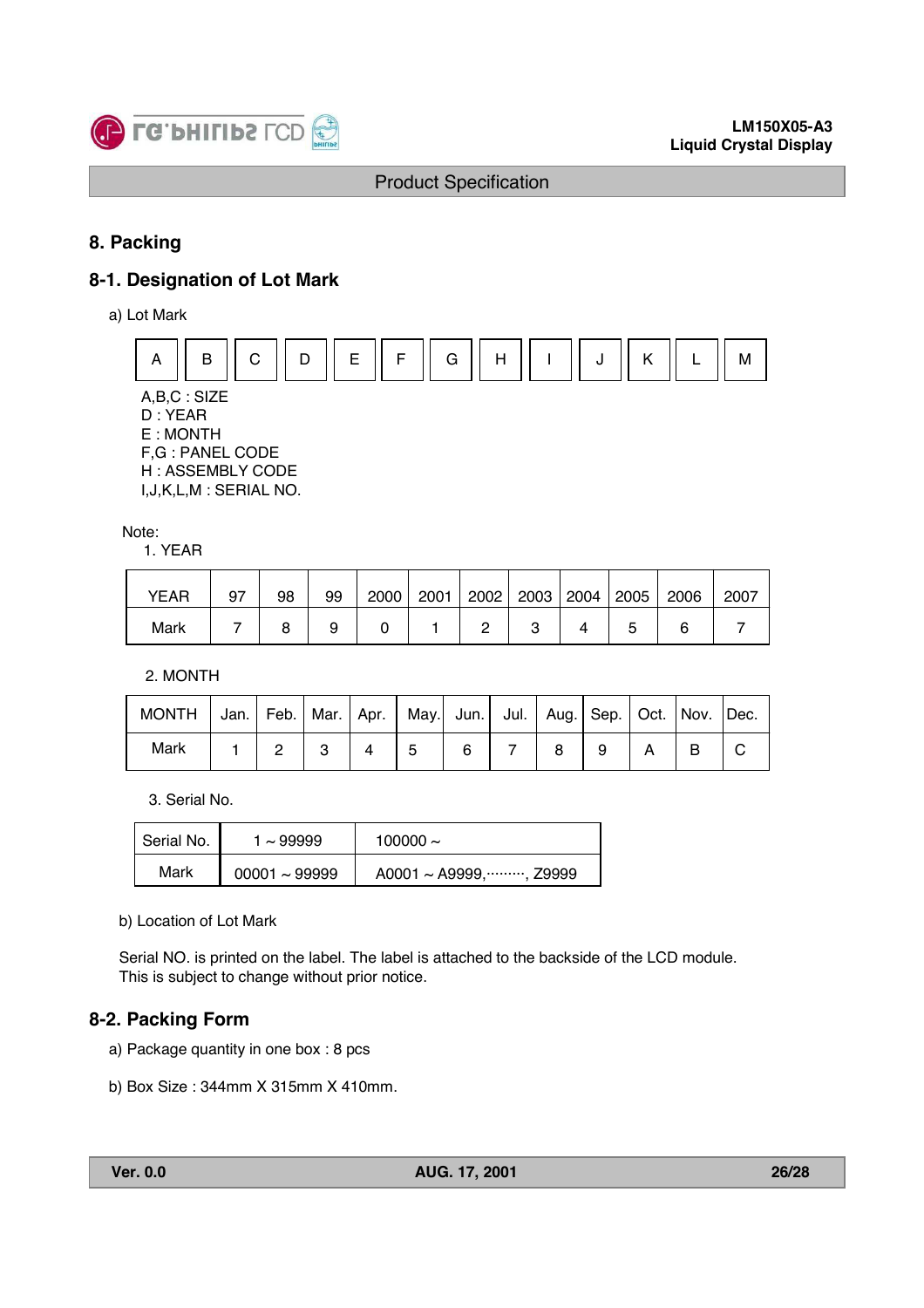

# **9. PRECAUTIONS**

Please pay attention to the following when you use this TFT LCD module.

# **9-1. MOUNTING PRECAUTIONS**

- (1) You must mount a module using holes arranged in four corners or four sides.
- (2) You should consider the mounting structure so that uneven force(ex. Twisted stress) is not applied to the module.

And the case on which a module is mounted should have sufficient strength so that external force is not transmitted directly to the module.

- (3) Please attach a transparent protective plate to the surface in order to protect the polarizer. Transparent protective plate should have sufficient strength in order to the resist external force.
- (4) You should adopt radiation structure to satisfy the temperature specification.
- (5) Acetic acid type and chlorine type materials for the cover case are not describe because the former generates corrosive gas of attacking the polarizer at high temperature and the latter causes circuit break by electro-chemical reaction.
- (6) Do not touch, push or rub the exposed polarizers with glass, tweezers or anything harder than HB pencil lead. And please do not rub with dust clothes with chemical treatment. Do not touch the surface of polarizer for bare hand or greasy cloth.(Some cosmetics are determined to the polarizer.)
- (7) When the surface becomes dusty, please wipe gently with absorbent cotton or other soft materials like chamois soaks with petroleum benzene. Normal-hexane is recommended for cleaning the adhesives used to attach front / rear polarizers. Do not use acetone, toluene and alcohol because they cause chemical damage to the polarizer.
- (8) Wipe off saliva or water drops as soon as possible. Their long time contact with polarizer causes deformations and color fading.
- (9) Do not open the case because inside circuits do not have sufficient strength.

# **9-2. OPERATING PRECAUTIONS**

- (1) The spike noise causes the mis-operation of circuits. It should be lower than following voltage :  $V=\pm 200$ mV(Over and under shoot voltage)
- (2) Response time depends on the temperature.(In lower temperature, it becomes longer.)
- (3) Brightness depends on the temperature. (In lower temperature, it becomes lower.) And in lower temperature, response time(required time that brightness is stable after turned on) becomes longer.
- (4) Be careful for condensation at sudden temperature change. Condensation makes damage to polarizer or electrical contacted parts. And after fading condensation, smear or spot will occur.
- (5) When fixed patterns are displayed for a long time, remnant image is likely to occur.
- (6) Module has high frequency circuits. Sufficient suppression to the electromagnetic interference shall be done by system manufacturers. Grounding and shielding methods may be important to minimized the interference.